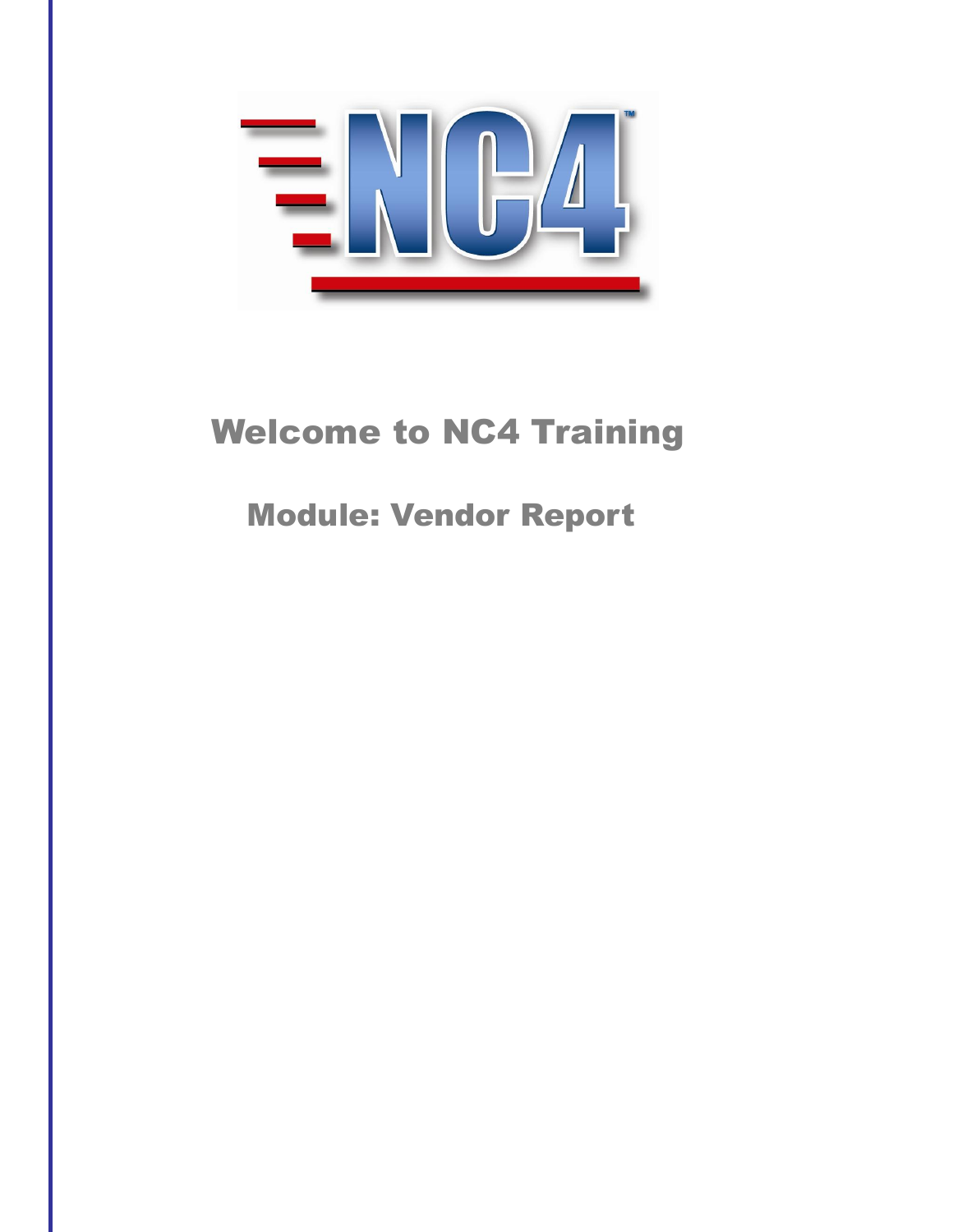### <span id="page-1-0"></span>**Table of Contents**

| 1            |  |
|--------------|--|
| $\mathbf{2}$ |  |
| 2.1.1        |  |
| 3            |  |
|              |  |
| 4            |  |
|              |  |

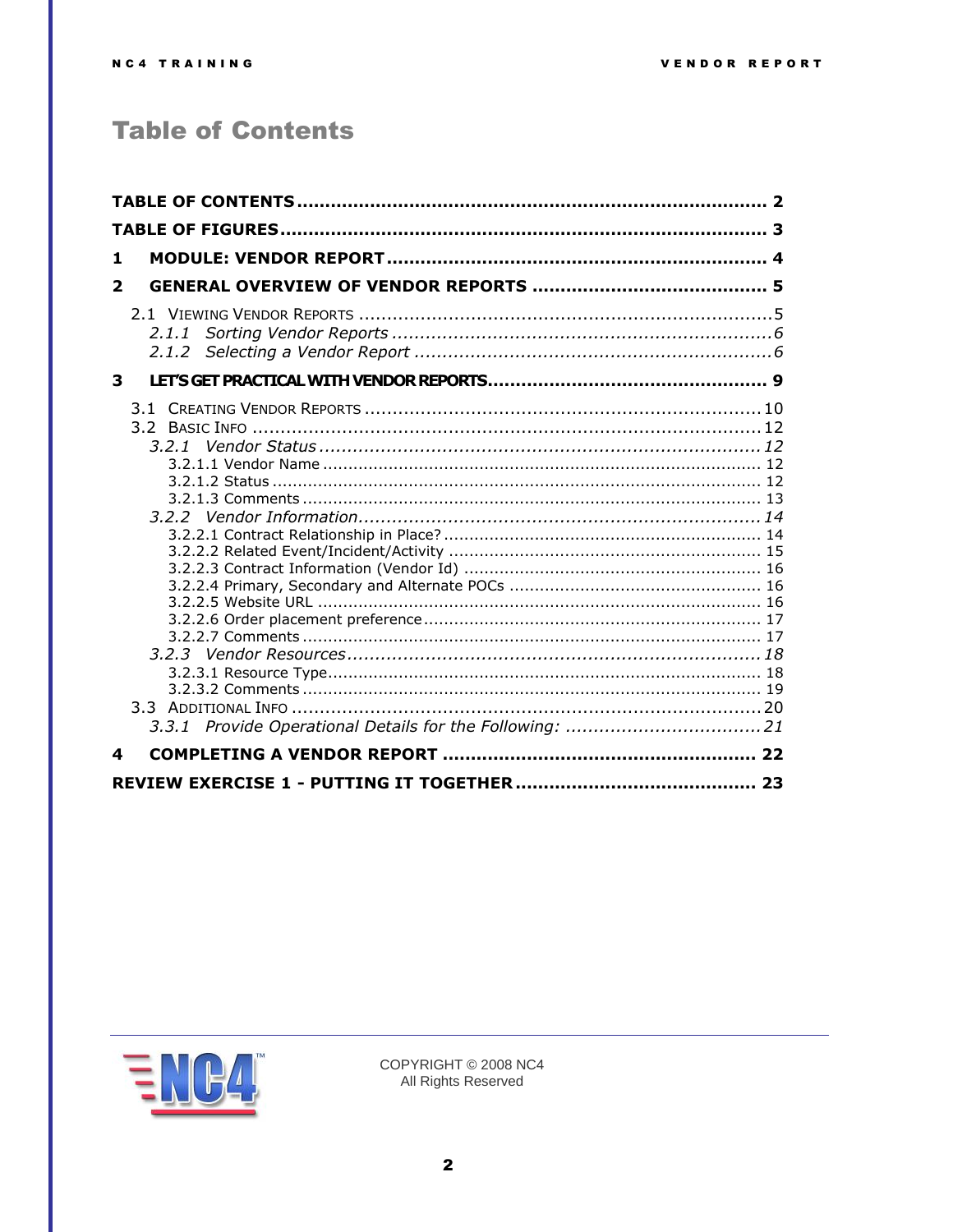## <span id="page-2-0"></span>Table of Figures

| FIGURE 14 SELECT RELEVANT EVENT/INCIDENT/ACTIVITY WINDOW 15 |  |
|-------------------------------------------------------------|--|
|                                                             |  |
|                                                             |  |
|                                                             |  |
|                                                             |  |
|                                                             |  |
|                                                             |  |
|                                                             |  |
|                                                             |  |
|                                                             |  |
|                                                             |  |

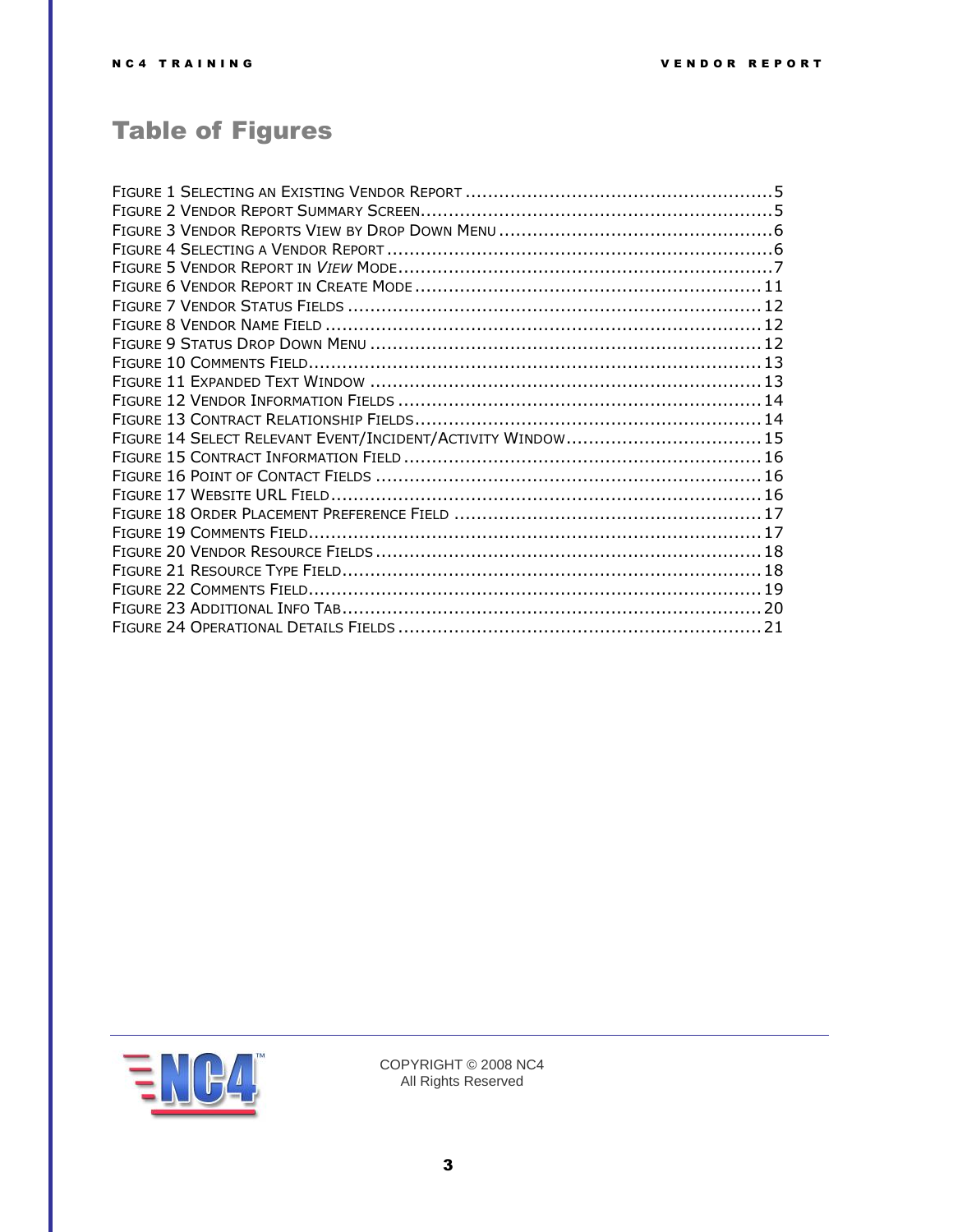### <span id="page-3-0"></span>1 Module: Vendor Report

The Vendor Report is used to manage the vendors providing goods or services to the jurisdiction. The report indicates the operational status of the vendor and tracks damage to the vendor's capabilities. A vendor can be selected in a Resource Request or/and Critical Asset only if associated with the specific resource type. Contract info, pricing lists and other financial/contractual information can be attached to the Vendor Report for easy reference.

Note: All person names and corresponding titles used in this document are fictitious. The names and titles are being used for the sole purpose of illustrating the systems' features and functionalities in an instructional environment.

#### **Learning Objectives**

- After completing this module, you will be able to:
	- Create and update a Vendor Report.
	- Explain key report elements.
	- Use common functions.

|   | ICON KEY             |
|---|----------------------|
|   | Valuable information |
|   | Test your knowledge  |
| ■ | Keyboard exercise    |
|   | <b>LA</b> Review     |
|   |                      |

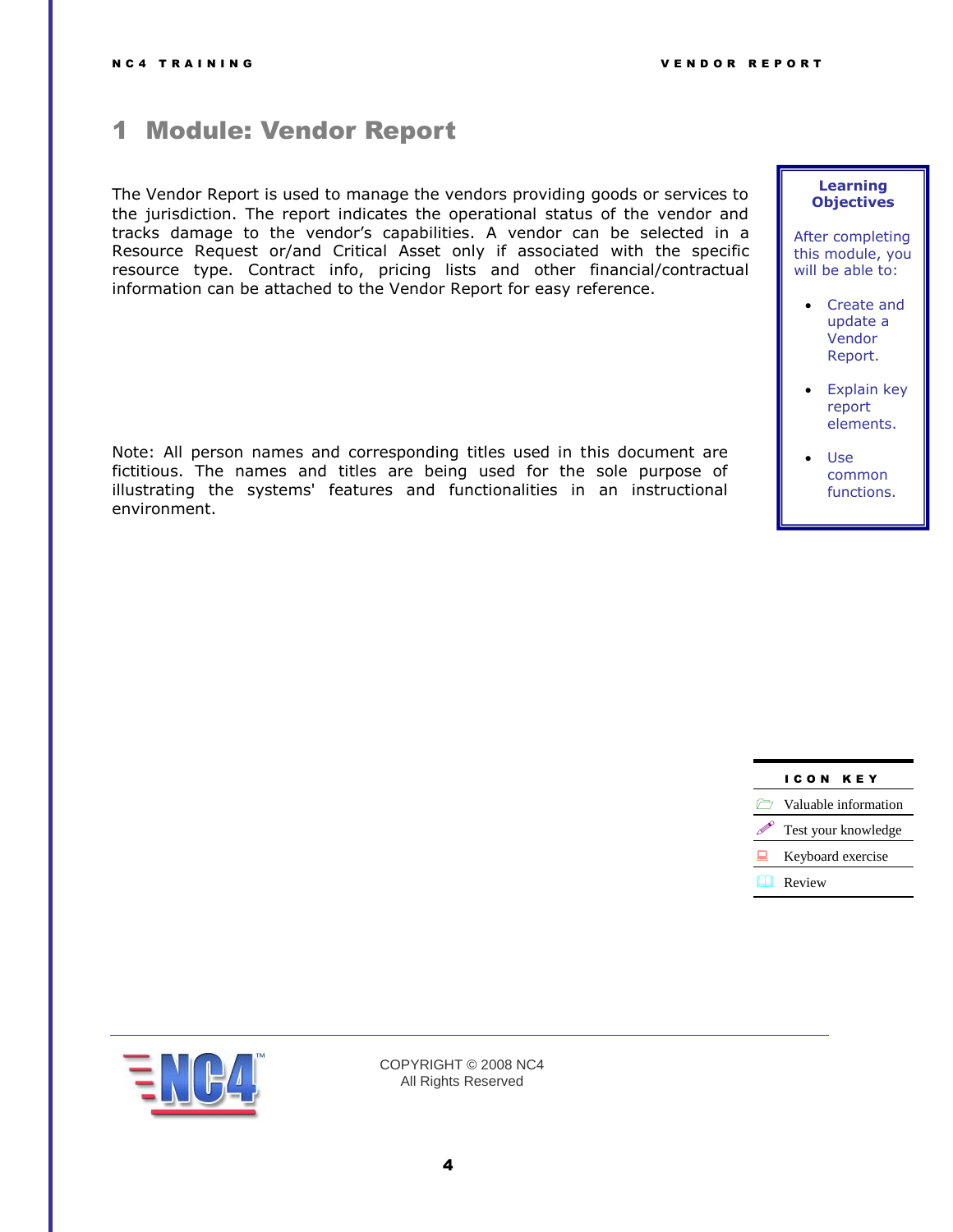### <span id="page-4-0"></span>2 General Overview of Vendor Reports

This section of the module provides an overview of the Vendor Report form. You will become familiar with the layout of the form and understand the type of information that it can contain.

#### <span id="page-4-1"></span>2.1 Viewing Vendor Reports

Existing Vendor Reports are presented to you sorted by name when you select **Vendor** from the **Report** navigation drop down menu, as shown in [Figure 1.](#page-4-2)



**Figure 1 Selecting an Existing Vendor Report**

<span id="page-4-2"></span>The Vendor report in the summary screen shows all reports by name alphabetically as shown in [Figure 2.](#page-4-3)

| Report:<br>Vendor<br>▼                        | Name<br>View by:                                                                                         |
|-----------------------------------------------|----------------------------------------------------------------------------------------------------------|
| Vendor Name                                   | ø<br>Collapse All<br>Expand All                                                                          |
| <b>Print</b><br><b>Delete</b><br>Create       | Auto<br>This screen last<br>$\circledcirc$ off $\circledcirc$<br>-On<br>Refresh<br>updated (00:00:04:17) |
| ٠<br>State $\Rightarrow$<br>City<br>٠<br>Name | Resource Type                                                                                            |
| <b>Bill's Generators</b><br>Orlando<br>FL.    | Generator 5Kw<br>Generator 10Kw<br>Generator 25 Kw<br>Generator 100 Kw                                   |

#### **Figure 2 Vendor Report Summary Screen**

<span id="page-4-3"></span>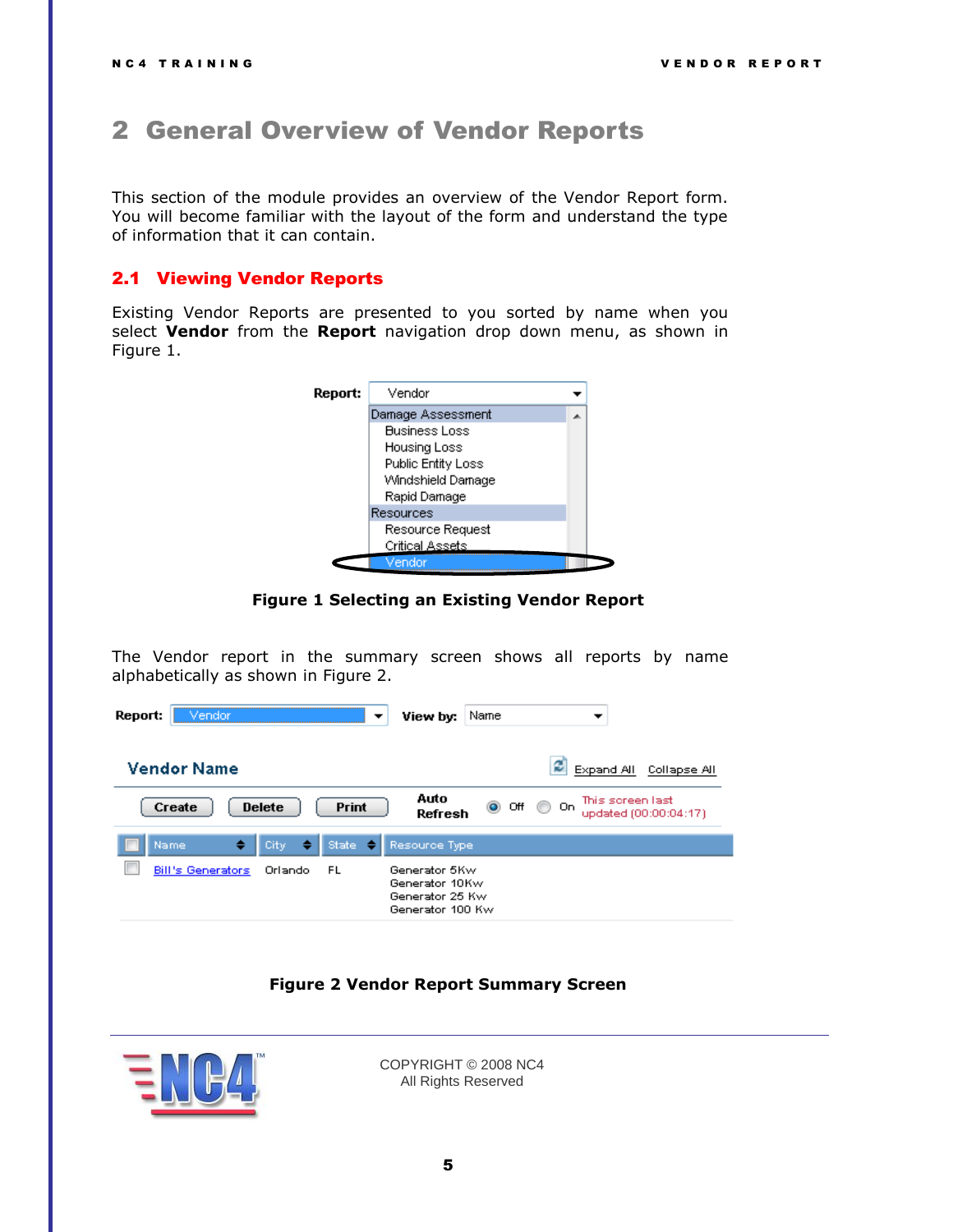#### <span id="page-5-0"></span>2.1.1 Sorting Vendor Reports

The Vendor Report summary screen can be sorted by selecting sort order in the **View by** drop down menu as shown in [Figure 3.](#page-5-2) In addition, the reports can be sorted in ascending or descending order within the column headings in the summary screen by using the  $\div$  arrows.

| View by: | Name                |
|----------|---------------------|
|          | vame                |
|          | Status              |
|          | Resource Type       |
|          | Data Sharing Status |
|          | History             |



#### **Figure 3 Vendor Reports View by Drop Down Menu**

<span id="page-5-2"></span>The headings in the summary screen are governed by the selection made in the **View by** drop down menu.

#### <span id="page-5-1"></span>2.1.2 Selecting a Vendor Report

You will be presented with the **Vendor** reports by **Name** in the summary screen as shown in [Figure 4.](#page-5-3)

To *View* the details associated with a given vendor, click the Name link in the Name column.

| Vendor<br>Report:                      | View by:<br>▼                                                                       | Name<br>▼                                                               |                                                                                     |
|----------------------------------------|-------------------------------------------------------------------------------------|-------------------------------------------------------------------------|-------------------------------------------------------------------------------------|
| Vendor Name<br><b>Delete</b><br>Create | <b>Print</b>                                                                        | <b>Click the Name</b><br><b>Name link to view</b><br>the Vendor Report. | е<br>Expand All<br>Collapse All<br>This screen last updated<br>On.<br>(00:00:00:17) |
| City<br>٠<br>Name                      | Resource Type                                                                       |                                                                         |                                                                                     |
| <b>Bill's Generators</b><br>Orlando    | <b>FL</b><br>Generator 5Kw<br>Generator 10Kw<br>Generator 25 Kw<br>Generator 100 Kw |                                                                         |                                                                                     |

#### **Figure 4 Selecting a Vendor Report**

<span id="page-5-3"></span>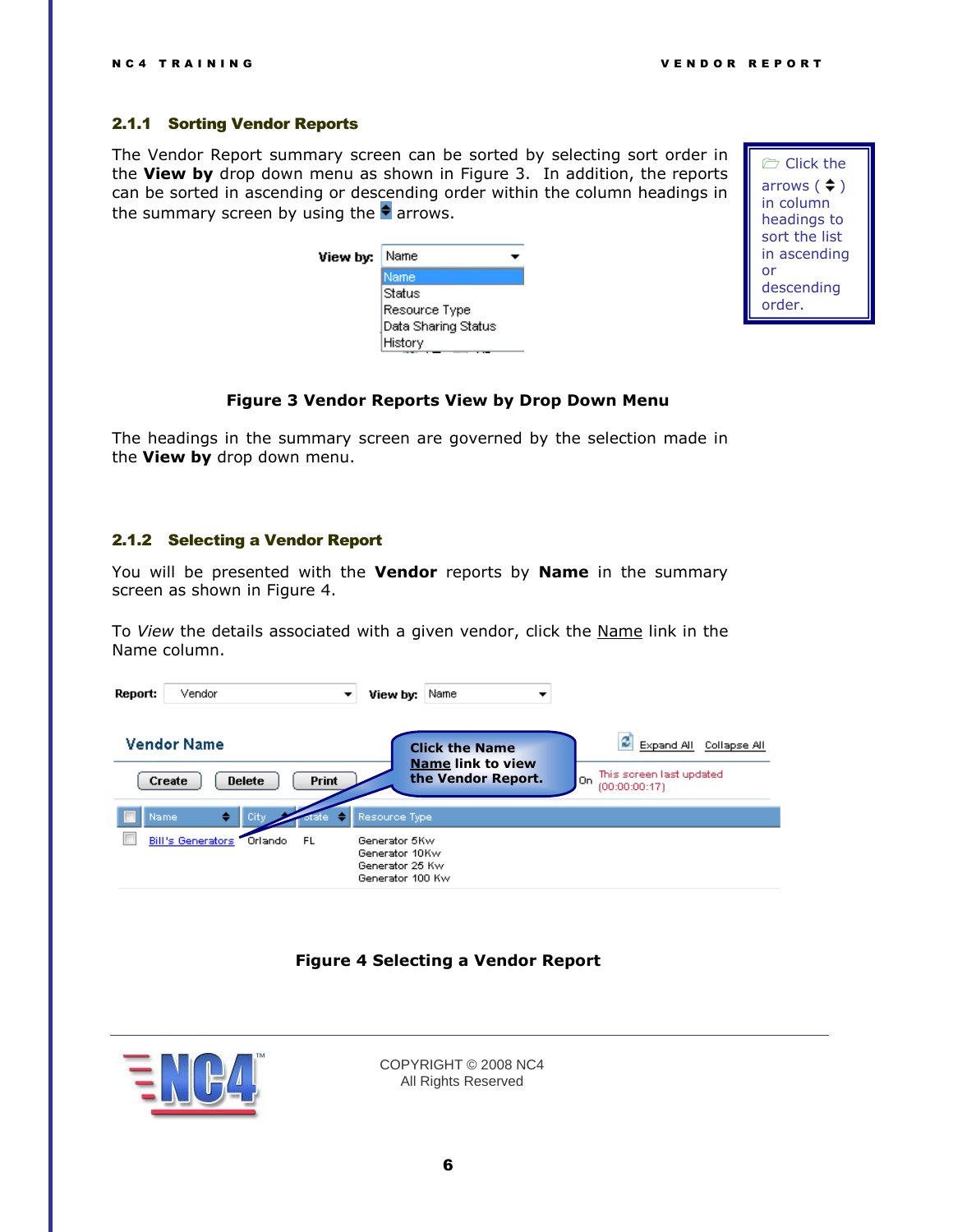| Vendor<br>*Red Label: indicates a required field.<br><b>Additional Info</b><br><b>Basic Info</b><br><b>VENDOR STATUS</b><br>Vendor Name<br><b>Bill's Generators</b><br>Comments<br><b>VENDOR INFORMATION</b> | <b>Notification</b> | <b>Geo-Location</b>      | Update<br><b>Attachments &amp; Overlays</b>                       | Delete<br>Print              | $\circledcirc$ Help<br>Close      | view the<br>entire<br>form. |
|--------------------------------------------------------------------------------------------------------------------------------------------------------------------------------------------------------------|---------------------|--------------------------|-------------------------------------------------------------------|------------------------------|-----------------------------------|-----------------------------|
|                                                                                                                                                                                                              |                     |                          |                                                                   |                              |                                   |                             |
|                                                                                                                                                                                                              |                     |                          |                                                                   |                              |                                   |                             |
|                                                                                                                                                                                                              |                     |                          |                                                                   |                              | <b>Distribution &amp; Sharing</b> |                             |
|                                                                                                                                                                                                              |                     |                          |                                                                   |                              |                                   |                             |
|                                                                                                                                                                                                              |                     |                          | Status                                                            |                              |                                   |                             |
|                                                                                                                                                                                                              |                     |                          | Green - Active                                                    |                              |                                   |                             |
|                                                                                                                                                                                                              |                     |                          |                                                                   |                              |                                   |                             |
|                                                                                                                                                                                                              |                     |                          |                                                                   |                              |                                   |                             |
| <b>Contract Relationship in Place?</b><br>Yes                                                                                                                                                                |                     |                          | Related Event Incident / Activity<br>E - Orlando Terrorist Threat |                              |                                   |                             |
| Contract Information (Vendor ID, etc.)                                                                                                                                                                       |                     |                          |                                                                   |                              |                                   |                             |
| ORL-0112-2322                                                                                                                                                                                                |                     |                          |                                                                   |                              |                                   |                             |
| <b>Primary POC</b>                                                                                                                                                                                           |                     | Secondary POC            |                                                                   | <b>Alternate POC</b>         |                                   |                             |
|                                                                                                                                                                                                              |                     |                          |                                                                   |                              |                                   |                             |
| <b>Name</b> Bill Adrade<br><b>Phone</b> 3212233443                                                                                                                                                           |                     | Dave Wells<br>3216667777 |                                                                   | Alex Delitiris<br>5557778888 |                                   |                             |
| Fax 3215556666                                                                                                                                                                                               |                     | 5445646                  |                                                                   | 2333334444                   |                                   |                             |
| Pager<br>Cell Phone                                                                                                                                                                                          |                     |                          |                                                                   |                              |                                   |                             |
| Email bill@bills.com                                                                                                                                                                                         |                     | dave @bills.com          |                                                                   | alex@bills.com               |                                   |                             |
| Website Url                                                                                                                                                                                                  |                     |                          |                                                                   |                              |                                   |                             |
| (Enter complete address e.g.: http://www.eteam.com. Separate entries with a comma or begin on a new line.)                                                                                                   |                     |                          |                                                                   |                              |                                   |                             |
| http://www.bills.com                                                                                                                                                                                         |                     |                          |                                                                   |                              |                                   |                             |
| Order Placement Preference                                                                                                                                                                                   |                     |                          |                                                                   |                              |                                   |                             |
| Phone                                                                                                                                                                                                        |                     |                          |                                                                   |                              |                                   |                             |
| Comments : (email, phone, fax, etc.)                                                                                                                                                                         |                     |                          |                                                                   |                              |                                   |                             |
| <b>VENDOR RESOURCES</b>                                                                                                                                                                                      |                     |                          |                                                                   |                              |                                   |                             |
| Resource Type                                                                                                                                                                                                |                     |                          |                                                                   |                              |                                   |                             |
| Generator 5Kw                                                                                                                                                                                                |                     |                          |                                                                   |                              |                                   |                             |
| Generator 10Kw<br>Generator 25 Kw                                                                                                                                                                            |                     |                          |                                                                   |                              |                                   |                             |
| Generator 100 Kw                                                                                                                                                                                             |                     |                          |                                                                   |                              |                                   |                             |
| Comments                                                                                                                                                                                                     |                     |                          |                                                                   |                              |                                   |                             |

### **Figure 5 Vendor Report in** *View* **Mode**

<span id="page-6-0"></span>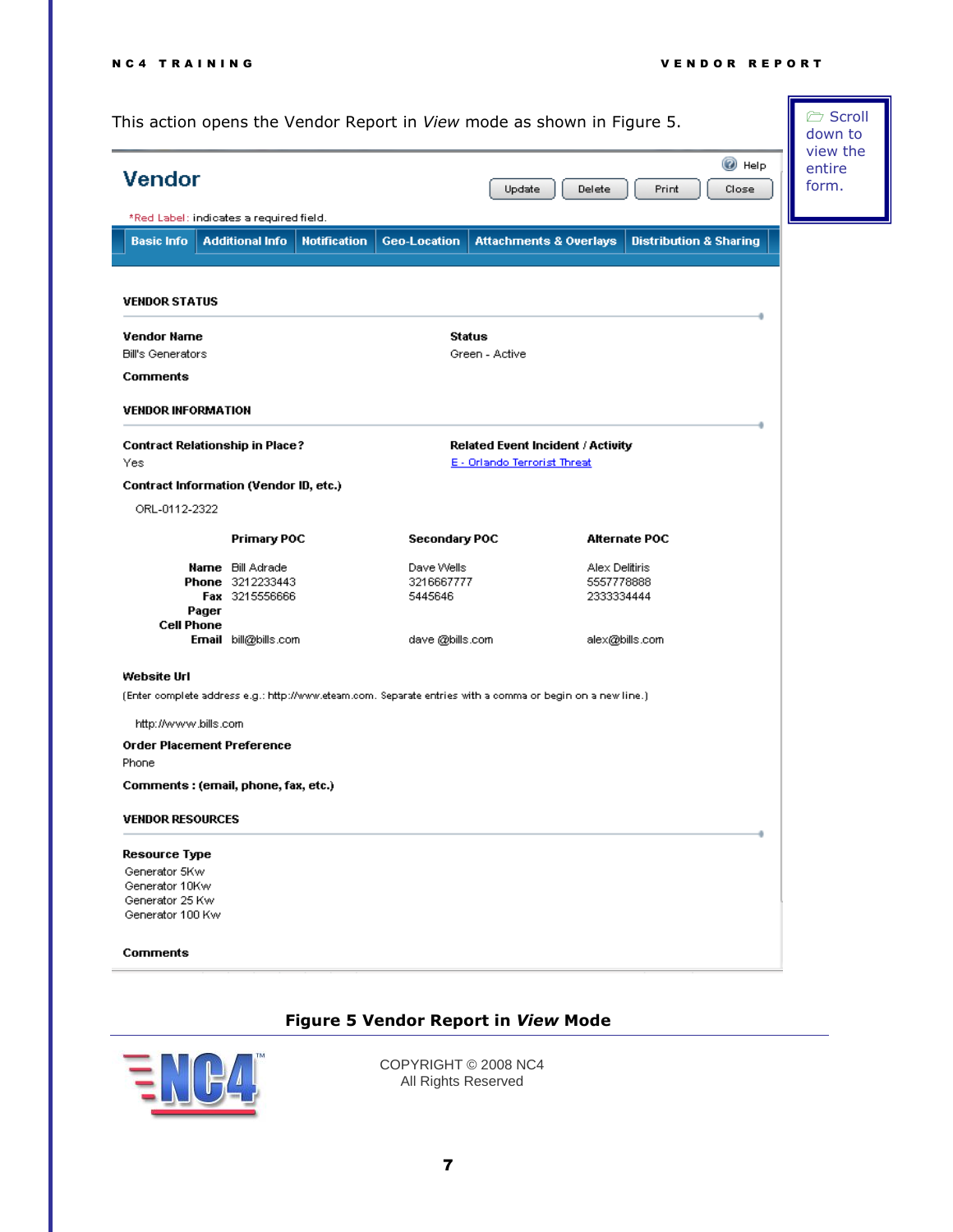The Vendor Report form contains the following:

- Vendor Status
- Vendor Information
- Vendor Resources
- Operational Details (Additional Info tab)

In addition, the Vendor Report form contains tabs with the system's common functions: Notification, Geo Location, Attachments & Overlays, and Distribution & Sharing. These functions are described in detail in the Module: Common Functions.

| You will see the | Update. | Delete | Print | Close | buttons in the upper |
|------------------|---------|--------|-------|-------|----------------------|
|                  |         |        |       |       |                      |

right corner of the Vendor Report screen in *View* mode depending on your system access level and the discretion of the System Administrator. Use the **Update** button to edit or add information to the report, the **Delete** button to delete the report, the **Print** button to print a copy of the report, and the **Close** button to close the report window.

 Deleted reports are removed from active lists but are maintained in history.

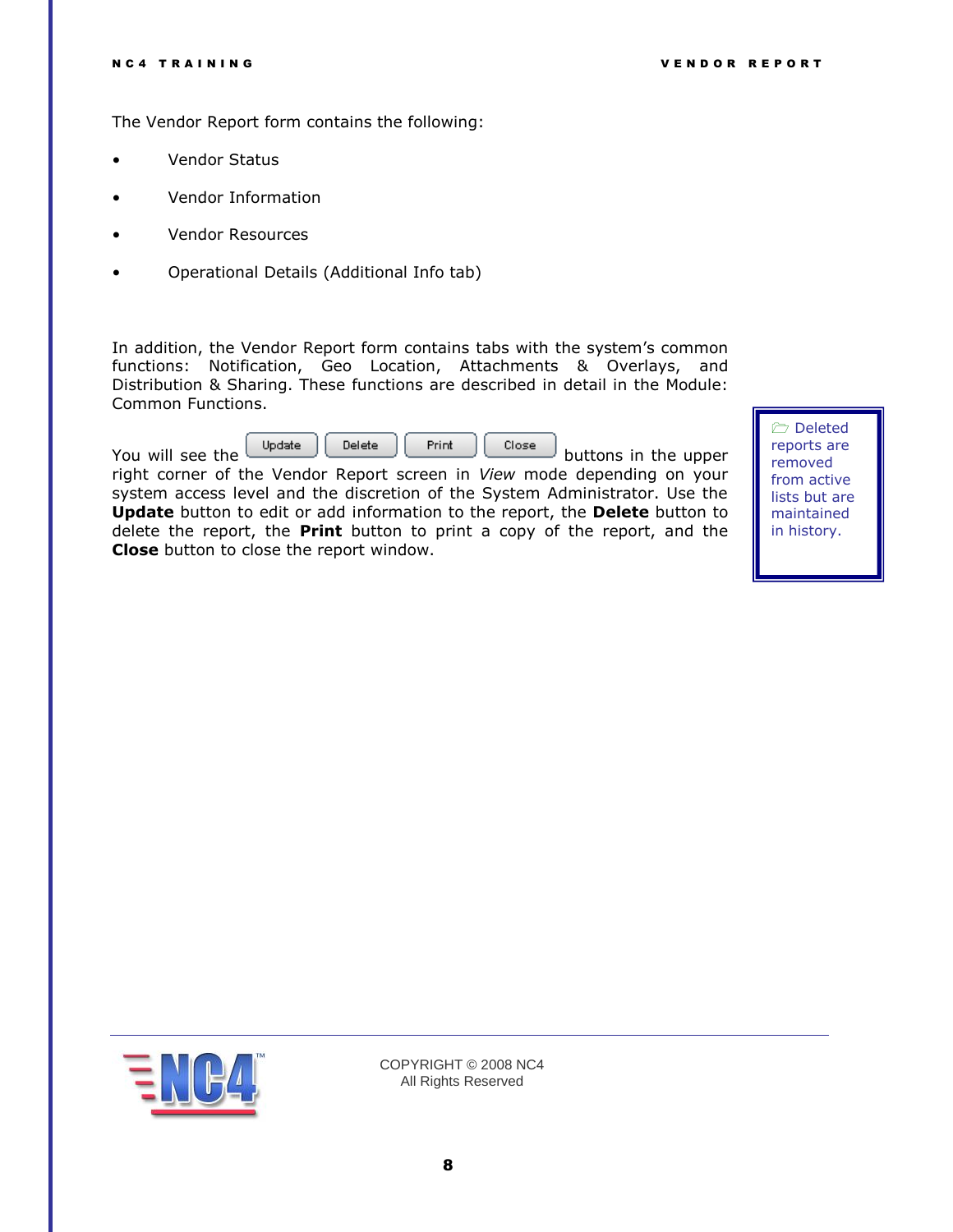### <span id="page-8-0"></span>3 Let's get Practical with Vendor Reports

In this section of the module, you will follow a step-by-step walk through of creating a Vendor Report. You will become familiar with the details of the Vendor Report form and gain practical experience with the type of information it can contain.

 All class participants should log on to the system and follow along step-bystep with the workbook.

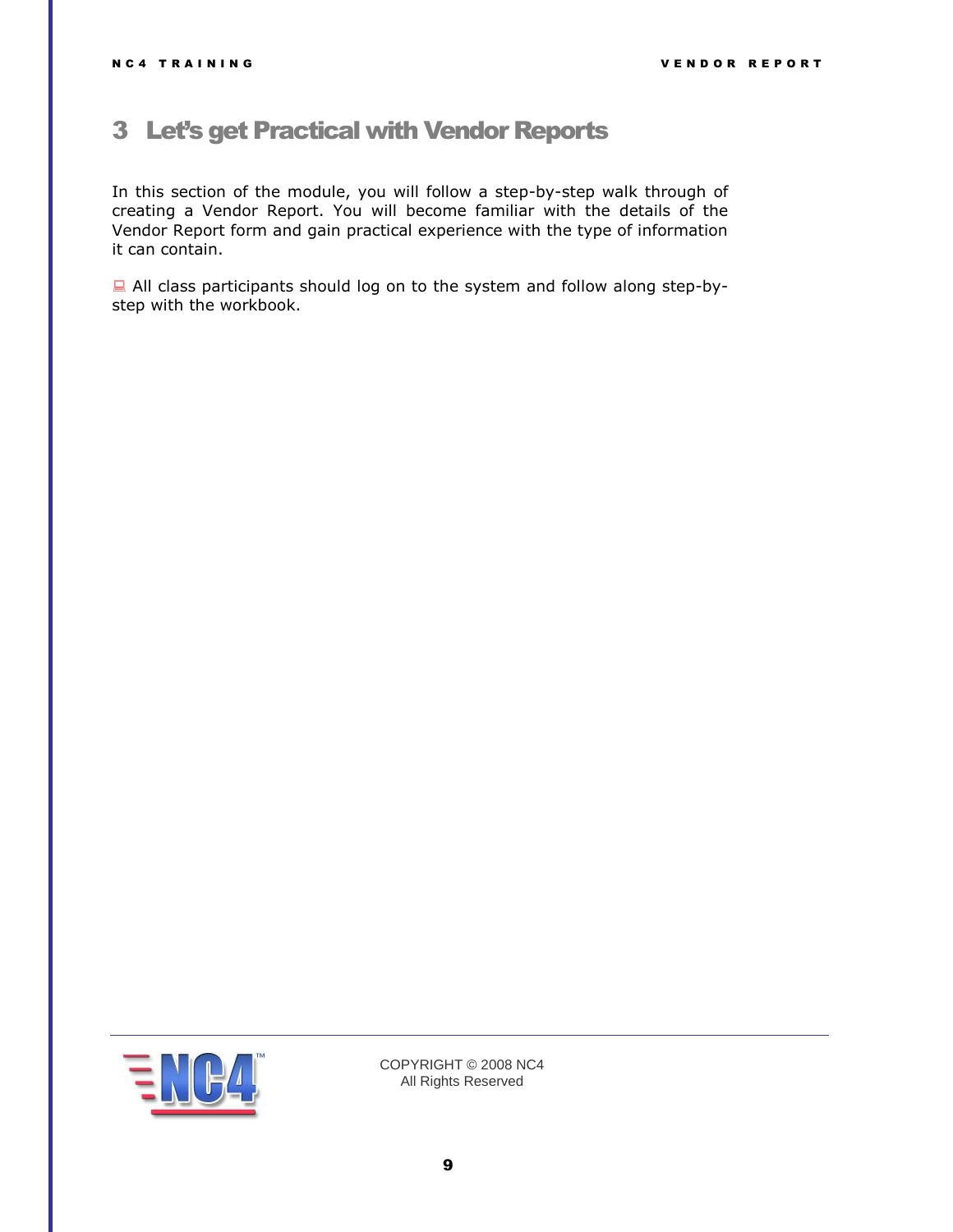#### <span id="page-9-0"></span>3.1 Creating Vendor Reports

To create a new Vendor Report, perform the following steps:

- 1 Select **Vendor** from the **Report** navigation drop down menu.
- 2 Click the  $\boxed{\text{Create}}$  button from the Vendor summary screen.

A Vendor Report opens in a new window as shown in [Figure](#page-10-0) 6.

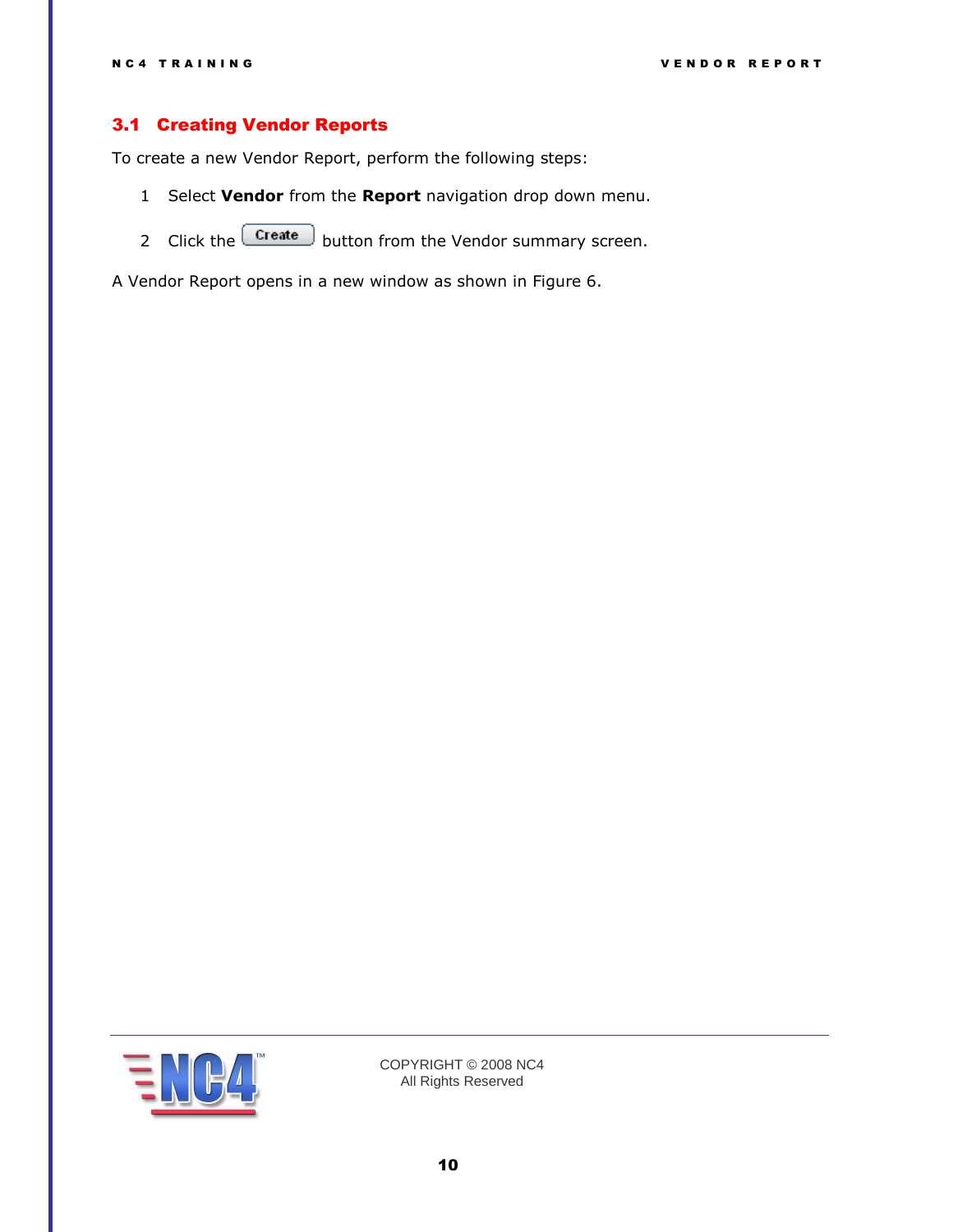| Submit<br>Cancel<br><b>≥ *Red</b><br>*Red Label: indicates a required field.<br><b>Additional Info</b><br><b>Notification</b><br><b>Geo-Location</b><br><b>Attachments &amp; Overlays</b><br><b>Distribution &amp; Sharing</b><br><b>Basic Info</b><br>Label<br>indicates<br>a<br><b>VENDOR STATUS</b><br>required<br>field.<br><b>Vendor Name</b><br><b>Status</b><br>Select One<br>۰<br>Comments<br>Expand<br><b>VENDOR INFORMATION</b> |
|-------------------------------------------------------------------------------------------------------------------------------------------------------------------------------------------------------------------------------------------------------------------------------------------------------------------------------------------------------------------------------------------------------------------------------------------|
|                                                                                                                                                                                                                                                                                                                                                                                                                                           |
|                                                                                                                                                                                                                                                                                                                                                                                                                                           |
|                                                                                                                                                                                                                                                                                                                                                                                                                                           |
|                                                                                                                                                                                                                                                                                                                                                                                                                                           |
|                                                                                                                                                                                                                                                                                                                                                                                                                                           |
|                                                                                                                                                                                                                                                                                                                                                                                                                                           |
|                                                                                                                                                                                                                                                                                                                                                                                                                                           |
|                                                                                                                                                                                                                                                                                                                                                                                                                                           |
|                                                                                                                                                                                                                                                                                                                                                                                                                                           |
|                                                                                                                                                                                                                                                                                                                                                                                                                                           |
|                                                                                                                                                                                                                                                                                                                                                                                                                                           |
|                                                                                                                                                                                                                                                                                                                                                                                                                                           |
| <b>Contract Relationship in Place?</b><br>Related Event Incident / Activity Select Clear                                                                                                                                                                                                                                                                                                                                                  |
| ◎ Yes ◎ No                                                                                                                                                                                                                                                                                                                                                                                                                                |
| Contract Information (Vendor ID, etc.)                                                                                                                                                                                                                                                                                                                                                                                                    |
|                                                                                                                                                                                                                                                                                                                                                                                                                                           |
|                                                                                                                                                                                                                                                                                                                                                                                                                                           |
| Expand                                                                                                                                                                                                                                                                                                                                                                                                                                    |
| Primary POC<br>Secondary POC<br><b>Alternate POC</b>                                                                                                                                                                                                                                                                                                                                                                                      |
| <b>Name</b>                                                                                                                                                                                                                                                                                                                                                                                                                               |
| Phone                                                                                                                                                                                                                                                                                                                                                                                                                                     |
| Fax                                                                                                                                                                                                                                                                                                                                                                                                                                       |
| Pager<br>Cell Phone                                                                                                                                                                                                                                                                                                                                                                                                                       |
| <b>Email</b>                                                                                                                                                                                                                                                                                                                                                                                                                              |
|                                                                                                                                                                                                                                                                                                                                                                                                                                           |
| Website Url                                                                                                                                                                                                                                                                                                                                                                                                                               |
| (Enter complete address e.g.: http://www.eteam.com. Separate entries with a comma or begin on a new line.)                                                                                                                                                                                                                                                                                                                                |
|                                                                                                                                                                                                                                                                                                                                                                                                                                           |
|                                                                                                                                                                                                                                                                                                                                                                                                                                           |
| Order Placement Preference                                                                                                                                                                                                                                                                                                                                                                                                                |
| Select One<br>▼                                                                                                                                                                                                                                                                                                                                                                                                                           |
| Comments (email, phone, fax, etc.)                                                                                                                                                                                                                                                                                                                                                                                                        |
|                                                                                                                                                                                                                                                                                                                                                                                                                                           |
| Expand                                                                                                                                                                                                                                                                                                                                                                                                                                    |
|                                                                                                                                                                                                                                                                                                                                                                                                                                           |
| <b>VENDOR RESOURCES</b>                                                                                                                                                                                                                                                                                                                                                                                                                   |
| <b>Resource Type</b>                                                                                                                                                                                                                                                                                                                                                                                                                      |
| $\lambda$                                                                                                                                                                                                                                                                                                                                                                                                                                 |
|                                                                                                                                                                                                                                                                                                                                                                                                                                           |
| Select                                                                                                                                                                                                                                                                                                                                                                                                                                    |
| Comments                                                                                                                                                                                                                                                                                                                                                                                                                                  |
| ×                                                                                                                                                                                                                                                                                                                                                                                                                                         |
|                                                                                                                                                                                                                                                                                                                                                                                                                                           |
| Expand                                                                                                                                                                                                                                                                                                                                                                                                                                    |

Document Created by: <u>content</u> on 10/03/2009 at 09:30 EST<br>Copyright © 2009 by NC4 Public Sector LLC, All Right*s* Reserved.

#### **Figure 6 Vendor Report in Create Mode**

<span id="page-10-0"></span>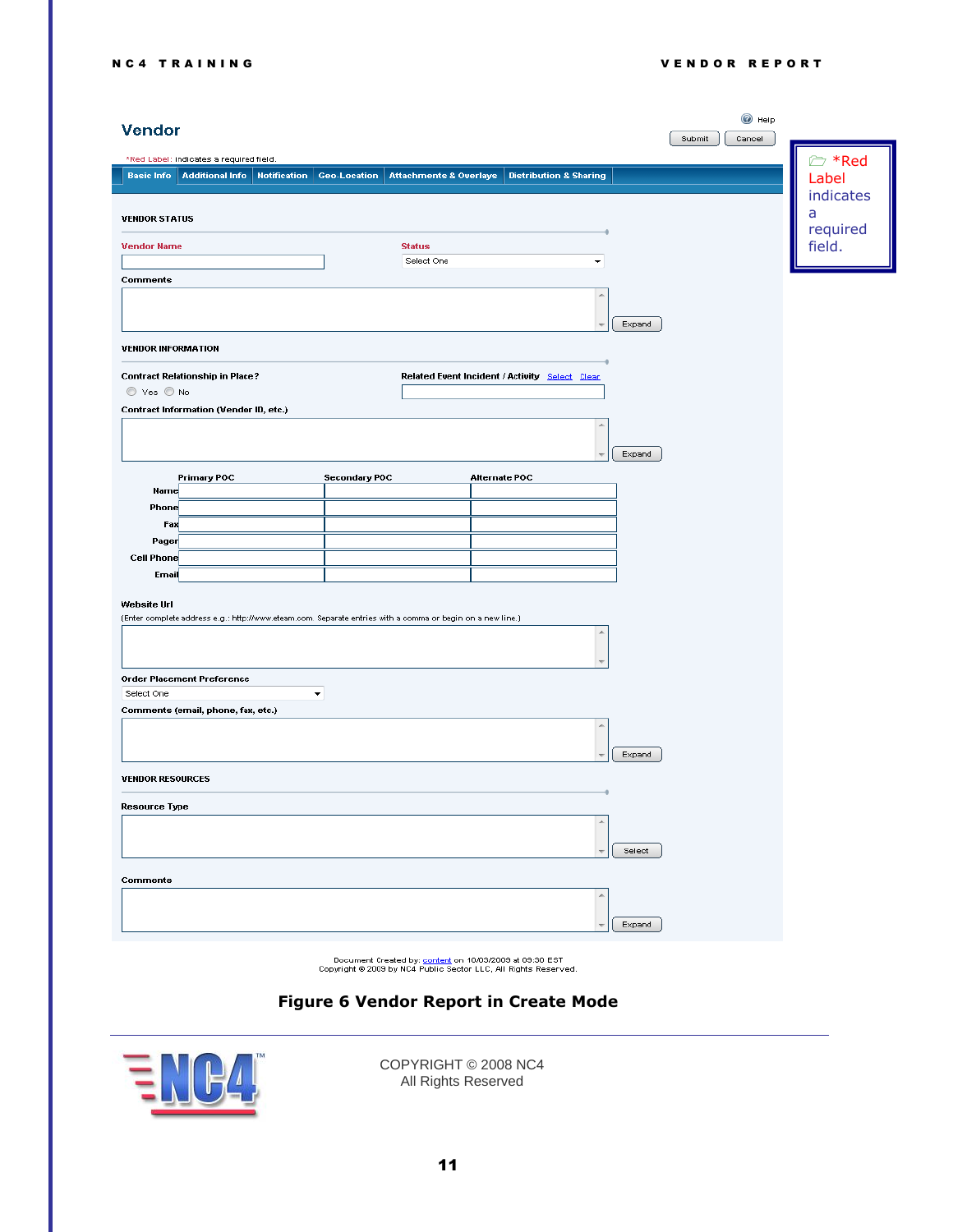#### <span id="page-11-0"></span>3.2 Basic Info

We will cover each unique section in the Vendor form.

#### <span id="page-11-1"></span>3.2.1 Vendor Status

This section contains the fields that describe the vendor's name and status. Required fields are indicated by a red asterisk (\*), as shown in [Figure 7.](#page-11-4)

| <b>VENDOR STATUS</b> |               |                         |
|----------------------|---------------|-------------------------|
| <b>Vendor Name</b>   | <b>Status</b> |                         |
|                      | Select One    | ▼                       |
| <b>Comments</b>      |               |                         |
|                      |               | 业                       |
|                      |               | Expand<br>$\overline{}$ |



#### <span id="page-11-4"></span><span id="page-11-2"></span>**3 . 2 . 1 . 1 V E N D O R N A M E**

Key in the vendor name in the required field, as shown in [Figure 8.](#page-11-5)

| <b>Vendor Name</b> |  |
|--------------------|--|
| A & W Electrical   |  |

#### **Figure 8 Vendor Name Field**

#### <span id="page-11-5"></span><span id="page-11-3"></span>**3 . 2 . 1 . 2 S T A T U S**

Select a status code from the Status drop down menu, as shown in [Figure 9.](#page-11-6)

| <b>Status</b>      |  |
|--------------------|--|
| Green-Active       |  |
| Select One         |  |
| Red-Inactive       |  |
| Green-Active       |  |
| Gray-Unknown       |  |
| <b>Blue-Closed</b> |  |



#### **Figure 9 Status Drop Down Menu**

<span id="page-11-6"></span>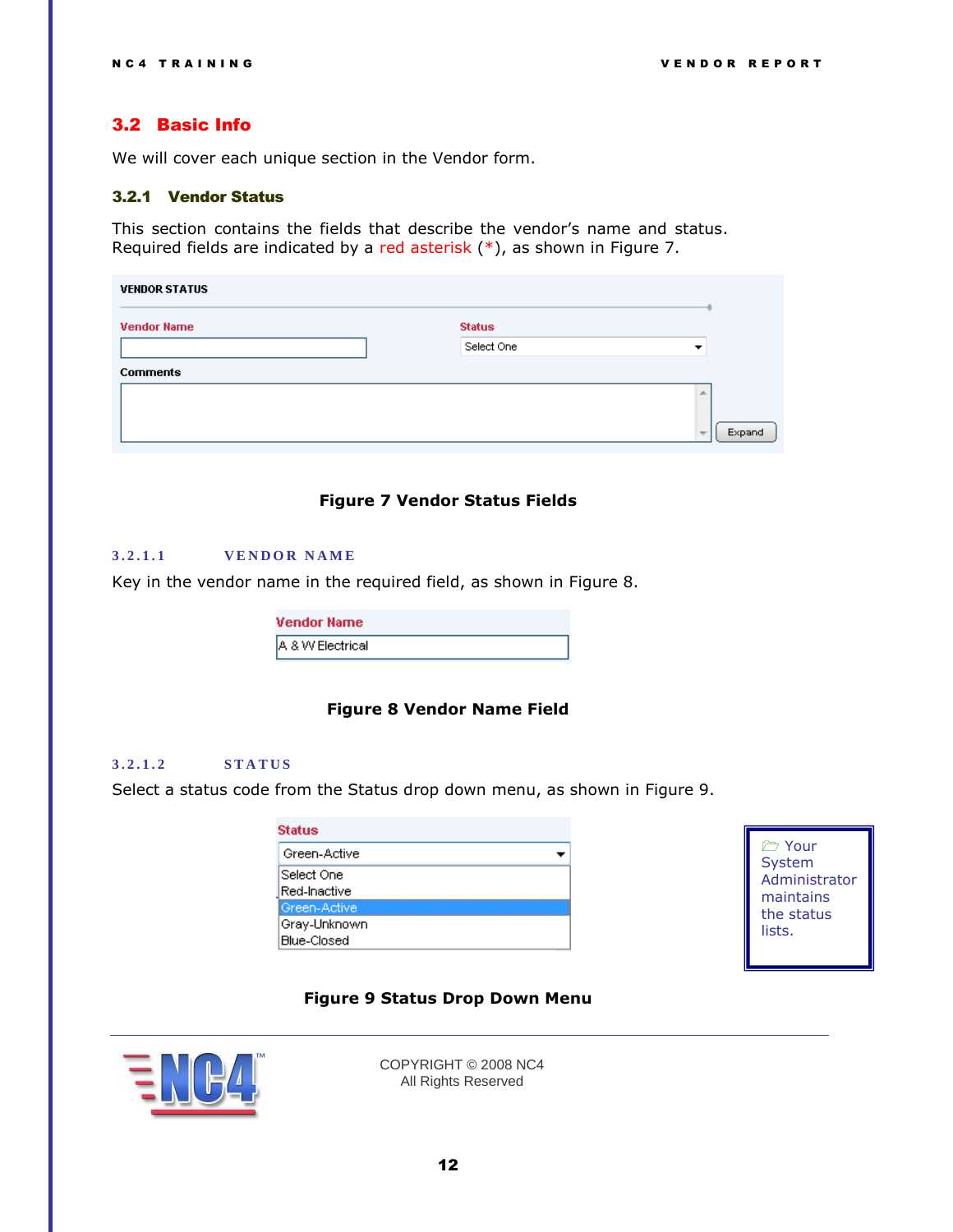#### <span id="page-12-0"></span>**3 . 2 . 1 . 3 C O M M E N T S**

Key in any comments in the **Comment** field to provide important additional information regarding this vendor, as shown in [Figure 10.](#page-12-1)

| Comments |        |        |
|----------|--------|--------|
|          |        |        |
|          |        |        |
|          | $\sim$ | Expand |
|          |        |        |

#### **Figure 10 Comments Field**

<span id="page-12-1"></span>If you need more space, you can click the **Expand** button to open the **Expanded Text Window**, as shown in [Figure 11.](#page-12-2)

| <b>Expanded Text Window</b> |              |
|-----------------------------|--------------|
|                             |              |
|                             |              |
|                             |              |
|                             |              |
|                             |              |
|                             |              |
|                             |              |
|                             |              |
|                             |              |
|                             |              |
|                             |              |
|                             |              |
|                             |              |
|                             | OK<br>Cancel |

#### **Figure 11 Expanded Text Window**

<span id="page-12-2"></span>Click the **OK** button to save information in the proper field.

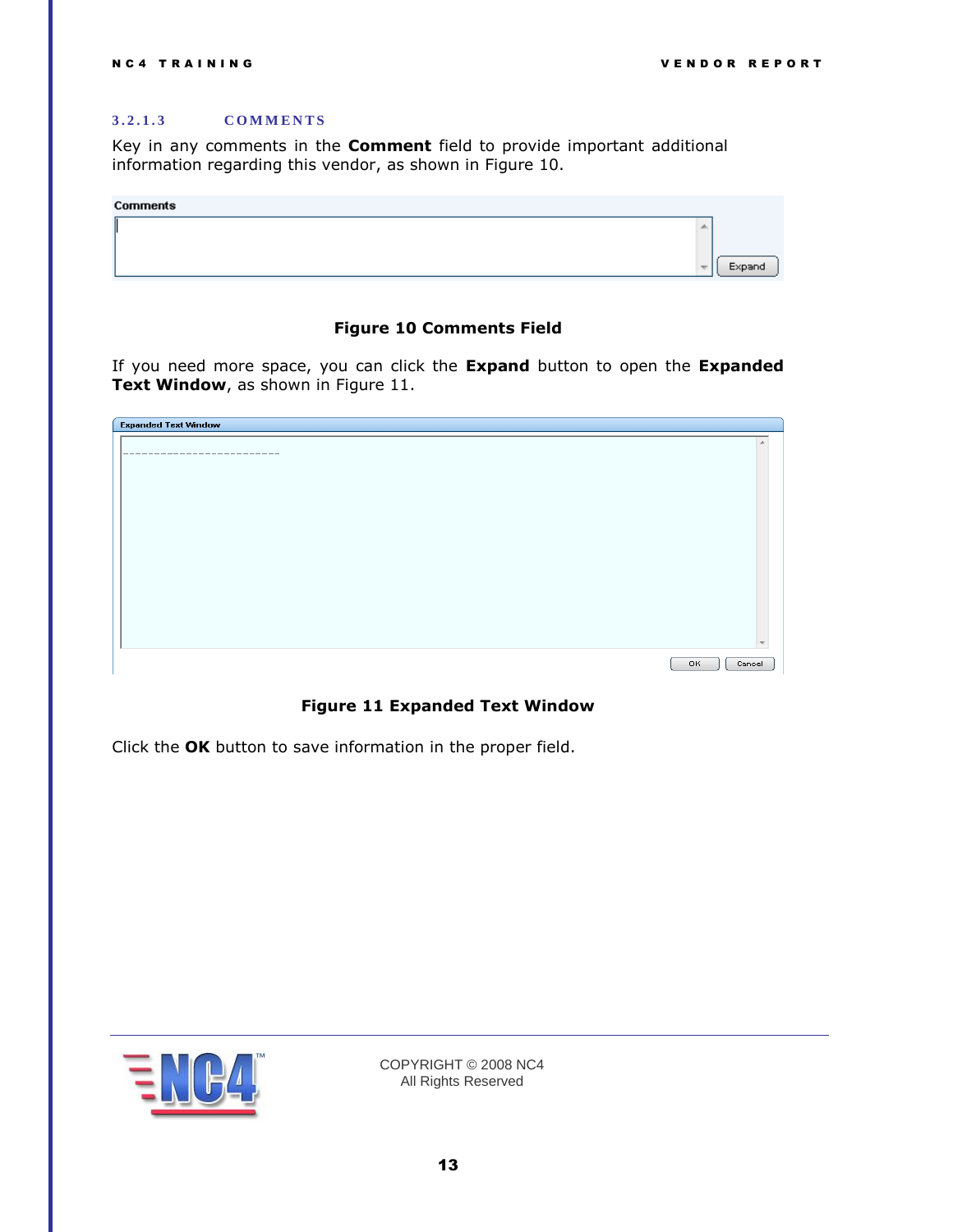#### <span id="page-13-0"></span>3.2.2 Vendor Information

The Vendor Information sections contain fields that record contract information, a related event/incident/activity report, and several points of contact as shown in [Figure 12.](#page-13-2)

| <b>VENDOR INFORMATION</b> |                                               |                                                                                                            |                                                |        |
|---------------------------|-----------------------------------------------|------------------------------------------------------------------------------------------------------------|------------------------------------------------|--------|
|                           | <b>Contract Relationship in Place?</b>        |                                                                                                            | Related Event Incident / Activity Select Clear |        |
| ◎ Yes ◎ No                |                                               |                                                                                                            |                                                |        |
|                           | <b>Contract Information (Vendor ID, etc.)</b> |                                                                                                            |                                                |        |
|                           |                                               |                                                                                                            |                                                | À.     |
|                           |                                               |                                                                                                            |                                                |        |
|                           |                                               |                                                                                                            |                                                | Expand |
|                           | <b>Primary POC</b>                            | Secondary POC                                                                                              | <b>Alternate POC</b>                           |        |
| <b>Name</b>               |                                               |                                                                                                            |                                                |        |
| <b>Phone</b>              |                                               |                                                                                                            |                                                |        |
| Fax                       |                                               |                                                                                                            |                                                |        |
| Pager                     |                                               |                                                                                                            |                                                |        |
| Cell Phone                |                                               |                                                                                                            |                                                |        |
| <b>Email</b>              |                                               |                                                                                                            |                                                |        |
|                           |                                               |                                                                                                            |                                                |        |
| Website Url               |                                               | (Enter complete address e.g.: http://www.eteam.com. Separate entries with a comma or begin on a new line.) |                                                |        |
|                           |                                               |                                                                                                            |                                                | ۸      |
|                           |                                               |                                                                                                            |                                                |        |
|                           |                                               |                                                                                                            |                                                |        |
|                           | <b>Order Placement Preference</b>             |                                                                                                            |                                                |        |
| Select One                |                                               | ▼                                                                                                          |                                                |        |
|                           | Comments (email, phone, fax, etc.)            |                                                                                                            |                                                |        |
|                           |                                               |                                                                                                            |                                                | ۸      |
|                           |                                               |                                                                                                            |                                                |        |
|                           |                                               |                                                                                                            |                                                | Expand |

#### **Figure 12 Vendor Information Fields**

#### <span id="page-13-2"></span><span id="page-13-1"></span>3.2.2.1 **CONTRACT RELATIONSHIP IN PLACE?**

Using the radio buttons, indicate whether there is an existing contract in place with this vendor, as shown in [Figure 13.](#page-13-3)

|                   | <b>Contract Relationship in Place?</b> |
|-------------------|----------------------------------------|
| ◎ Yes <u>◎</u> No |                                        |

#### **Figure 13 Contract Relationship Fields**

<span id="page-13-3"></span>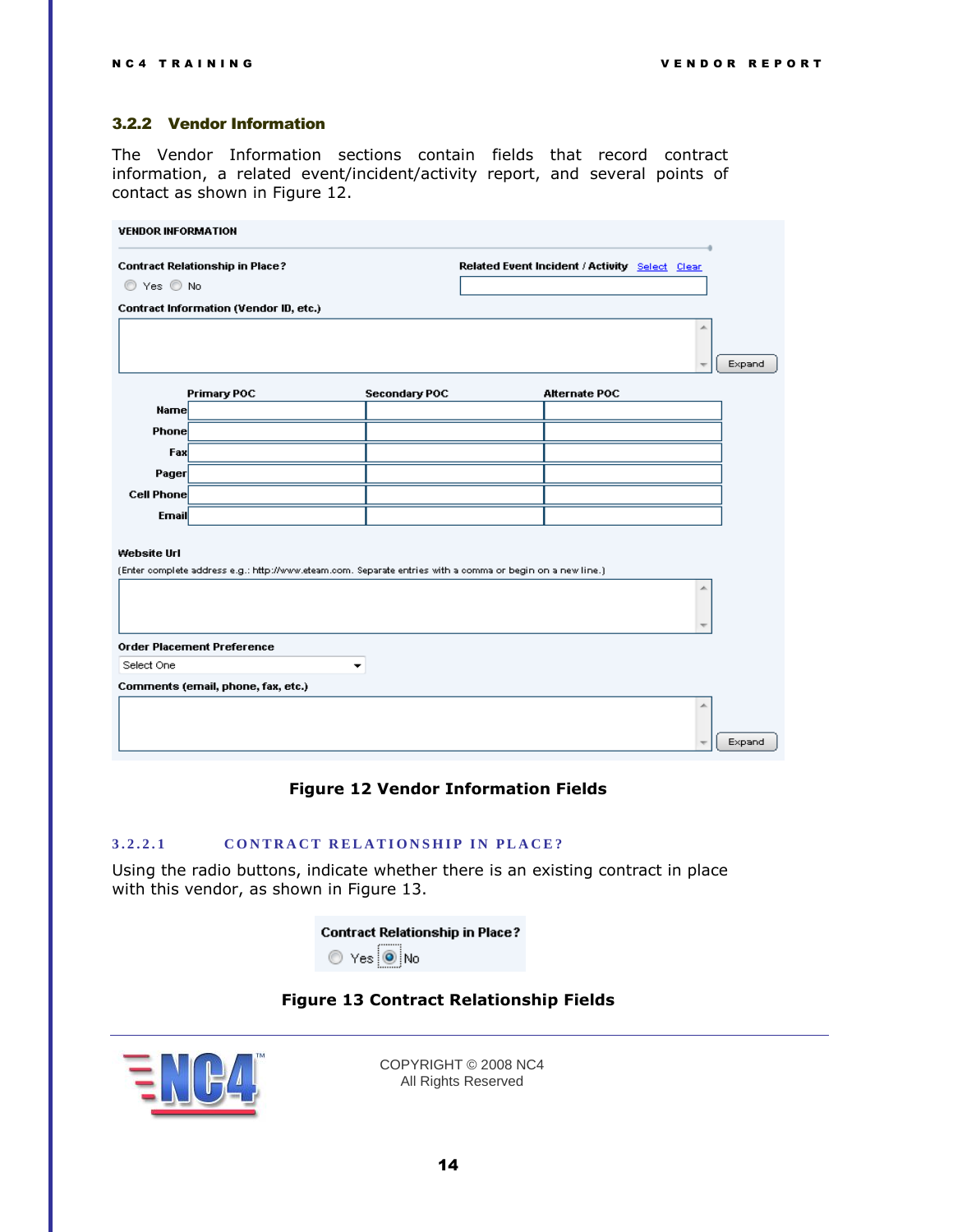#### <span id="page-14-0"></span>**3 . 2 . 2 . 2 R E L A T E D E V E N T /I N C I D E N T / A C T I V I T Y**

The **Related Event/Incident/Activity** field allows you to link your vendor to an existing event, incident or planned activity. To *link* one of these reports to this Vendor, click the **Select** button to open the **Related Event/Incident/Activity** options window, as shown in [Figure 14.](#page-14-1) Click the Name link to add the report to the **Related Event/Incident/Activity** field.

To *unlink* a report displayed in the **Related Event/Incident/Activity** field, click the **Clear** button.

| Related Event Incident / Activity Select Clear                       |   |
|----------------------------------------------------------------------|---|
| E - Hurricane Fay                                                    |   |
| $\mathbf{x}$<br>$\Box$ e<br>E TEAM Select Relevant Event - Windows I |   |
| ▩<br>(E) http://preview.nc4.us/eteam/common/Common.do?tar            |   |
| <b>SELECT FROM OPTIONS BELOW</b>                                     |   |
| Name                                                                 | ≛ |
| A - AW Subject Number 1<br>▶<br>Ξ                                    |   |
| A - AW Subject Number 2<br>▶                                         |   |
| A - IAEM Press Conference                                            |   |
| A - POTUS Motorcade<br>▶                                             |   |
| A - Taste<br>▶                                                       |   |
| <b>E-2009 Flood</b><br>▶                                             |   |
| <b>E</b> - Explosion at Airport<br>▶<br>E - H1N1 Outbreak<br>▶       |   |
| E - Hurricane Fay<br>▶                                               |   |
| E - Hurricane Xerxes<br>▶                                            |   |
| <b>E</b> - Jet Port Bomb Threat<br>▶                                 |   |
|                                                                      |   |
| Cancel                                                               |   |
| $\bigoplus$ 100%<br>Internet   Protected Mode: On                    |   |

<span id="page-14-1"></span>**Figure 14 Select Relevant Event/Incident/Activity Window**

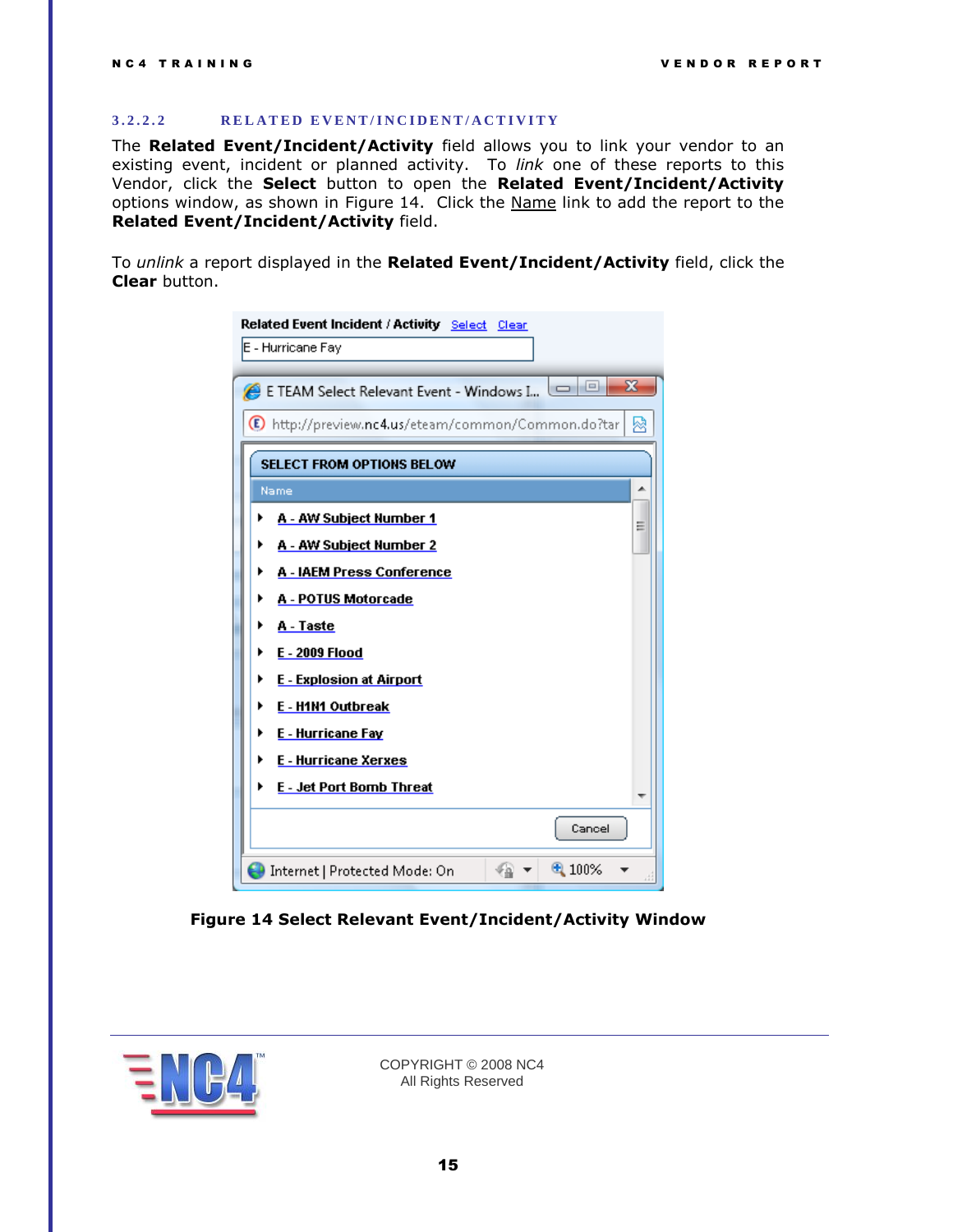ך

 $\Delta$ 

#### <span id="page-15-0"></span>**3.2.2.3 CONTRACT INFORMATION (VENDOR ID)**

In the **Contract Information** field, key in any necessary contract information including the Vendor ID as shown in [Figure 15.](#page-15-3)

|                   | <b>Contract Information (Vendor ID, etc.)</b> |        |
|-------------------|-----------------------------------------------|--------|
| Vendor ID: XL4009 |                                               |        |
|                   |                                               |        |
|                   |                                               | Expand |
|                   |                                               |        |

#### **Figure 15 Contract Information Field**

<span id="page-15-3"></span>If you need more space, you can click the **Expand** button to open the **Expanded Text Window** as shown in [Figure 11.](#page-12-2)

#### <span id="page-15-1"></span>3.2.2.4 PRIMARY, SECONDARY AND ALTERNATE POCS

Key in the contact information, including Name, Phone, Fax, Pager, Cell Phone numbers, and Email, into the appropriate fields for a primary, secondary, and alternate point of contact (POC) as shown in [Figure 16.](#page-15-4)

|       | <b>Primary POC</b>      | Secondary POC | <b>Alternate POC</b> |
|-------|-------------------------|---------------|----------------------|
|       | <b>Name</b> Larry Jones |               |                      |
|       | Phone 222 333-9999      |               |                      |
|       | Fax 222 333-9990        |               |                      |
| Pager |                         |               |                      |
|       | Cell Phone 222 333-9990 |               |                      |
|       | Email ijones@nomail.com |               |                      |

#### <span id="page-15-2"></span>**Figure 16 Point of Contact Fields**

#### <span id="page-15-4"></span>**3.2.2.5** WEBSITE URL

Links to Web-based resources are added via the **Website URL** field as shown in [Figure 17.](#page-15-5) Key in the URL entry, separating multiple entries with a comma or a line break.

#### Website Url

(Enter complete address e.g.: http://www.eteam.com. Separate entries with a comma or begin on a new line.)

http://www.awelec.com

#### **Figure 17 Website URL Field**

<span id="page-15-5"></span>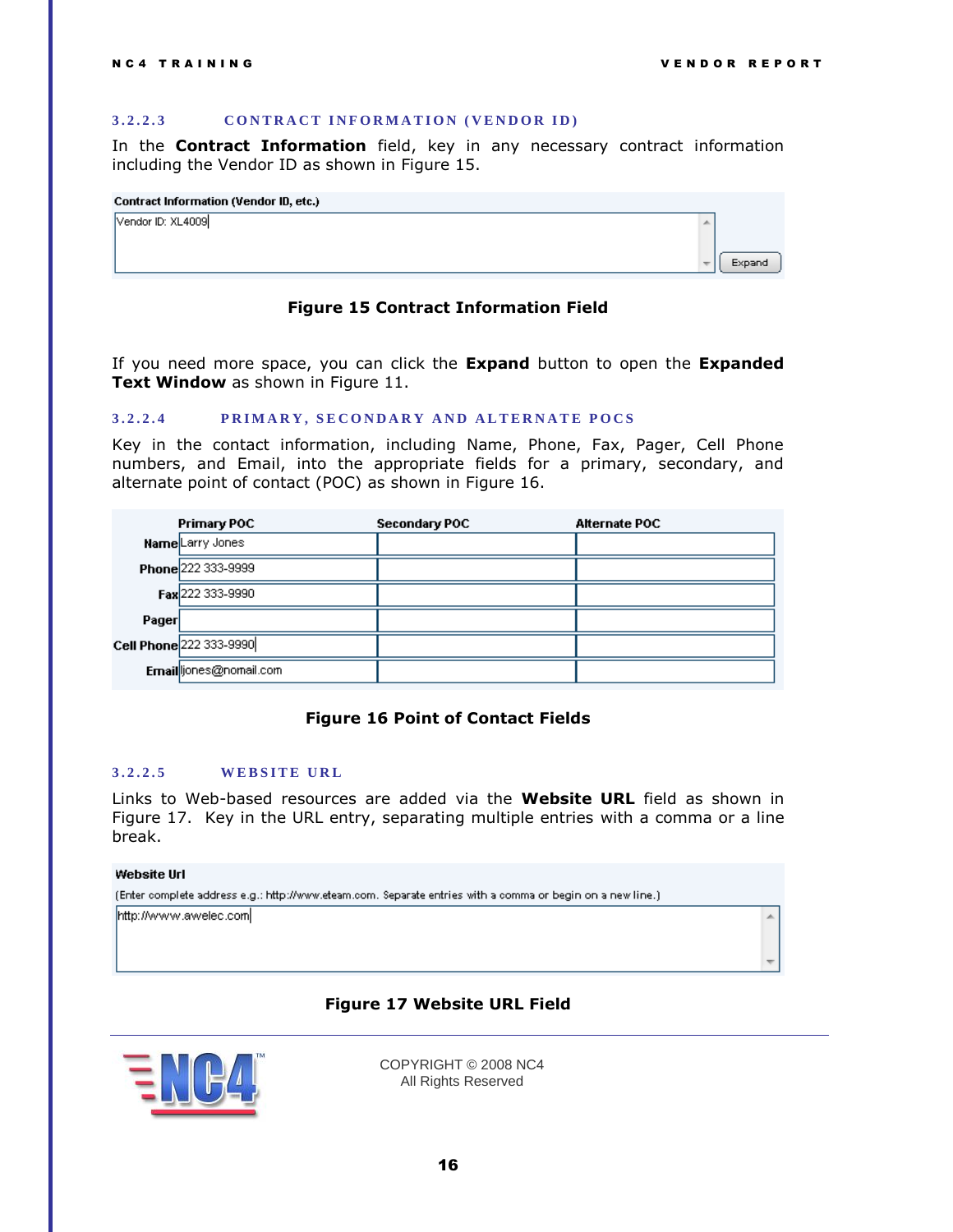A

Expand

#### <span id="page-16-0"></span>**3 . 2 . 2 . 6 O R D E R P L A C E M E N T P R E F E R E N C E**

Select the **Order Placement Preference** for the vendor from the drop down menu as shown in [Figure 18.](#page-16-2)

|                   | <b>Order Placement Preference</b> |
|-------------------|-----------------------------------|
| Phone             |                                   |
| Select One        |                                   |
| <sup>0</sup> hone |                                   |
| Fax               |                                   |
| Pager             |                                   |
| Cell Phone        |                                   |
| E-Mail            |                                   |
| Other             |                                   |

#### **Figure 18 Order Placement Preference Field**

#### <span id="page-16-2"></span><span id="page-16-1"></span>**3 . 2 . 2 . 7 C O M M E N T S**

Key in any additional information including contact information not previously entered for the vendor as shown in [Figure 19.](#page-16-3)

| Comments (email, phone, fax, etc.) |  |  |  |  |
|------------------------------------|--|--|--|--|
|------------------------------------|--|--|--|--|

<span id="page-16-3"></span>If you need more space, you can click the **Expand** button to open the **Expanded Text Window** as shown in [Figure 11.](#page-12-2)

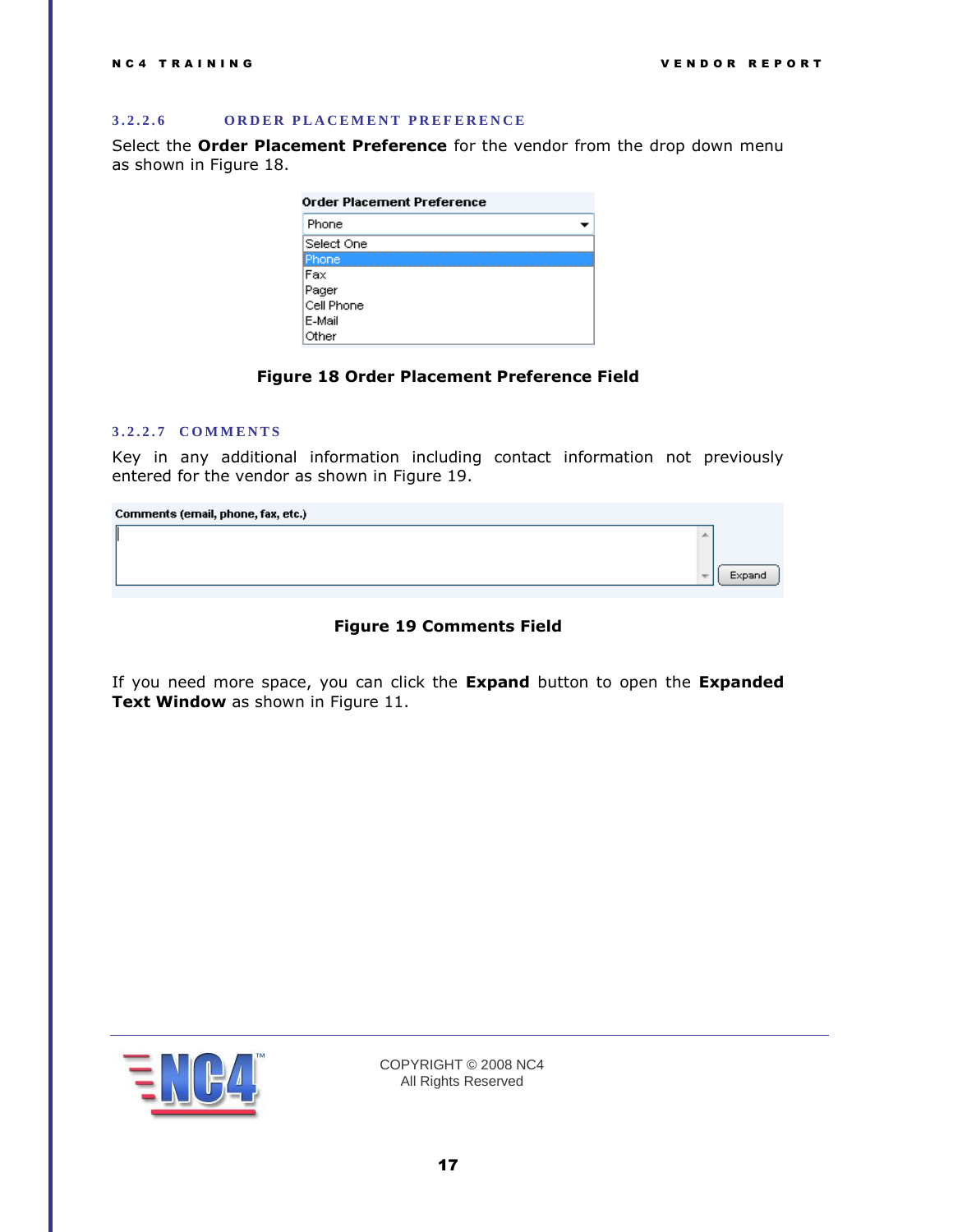#### <span id="page-17-0"></span>3.2.3 Vendor Resources

The Vendor Resources section contains fields identifying the resource type as well as any additional comments for the resource as shown in [Figure 20.](#page-17-2)

| <b>VENDOR RESOURCES</b> |                          |        |
|-------------------------|--------------------------|--------|
| <b>Resource Type</b>    |                          |        |
|                         | 杰                        |        |
|                         | $\overline{\phantom{a}}$ | Select |
| <b>Comments</b>         |                          |        |
|                         | 止                        |        |
|                         | $\overline{\phantom{a}}$ | Expand |



#### <span id="page-17-2"></span><span id="page-17-1"></span>**3 . 2 . 3 . 1 R E S O U R C E T Y P E**

Select the **Resource Type** that this vendor will be supplying by clicking the **Select** button and clicking the checkbox for your selection(s) from within the **Resource Type** dialog window, as shown in [Figure 21.](#page-17-3)

| <b>Resource Type</b>                                                                                                                                                            |   |
|---------------------------------------------------------------------------------------------------------------------------------------------------------------------------------|---|
| <b>ESF 3-Disaster Recovery Team - Type I (See FEMA Resource Definitions)</b><br>EMERGENCY SUPPORT FUNCTION (ESF)-ESF #14: Long-Term Community Recovery and Mitigation<br>Select |   |
| E TEAM Select Check - Windows Internet Explorer                                                                                                                                 |   |
| (E) http://preview.nc4.us/eteam/popups/multi_select_checkbox.jsp?fieldName=vendorResour<br>#ceType&picklistName=ResourceType&isKeyword=   s                                     |   |
| <b>SELECT FROM OPTIONS BELOW</b>                                                                                                                                                |   |
| Name                                                                                                                                                                            | Ξ |
| <b>LAW ENFORCEMENT-Transport Team</b>                                                                                                                                           |   |
| <b>LAW ENFORCEMENT-IMAT Team</b>                                                                                                                                                |   |

<span id="page-17-3"></span>Click the checkboxes for as many resource types as appropriate and then click the **OK** at the bottom of the Resource Type dialog window.

#### **Figure 21 Resource Type Field**

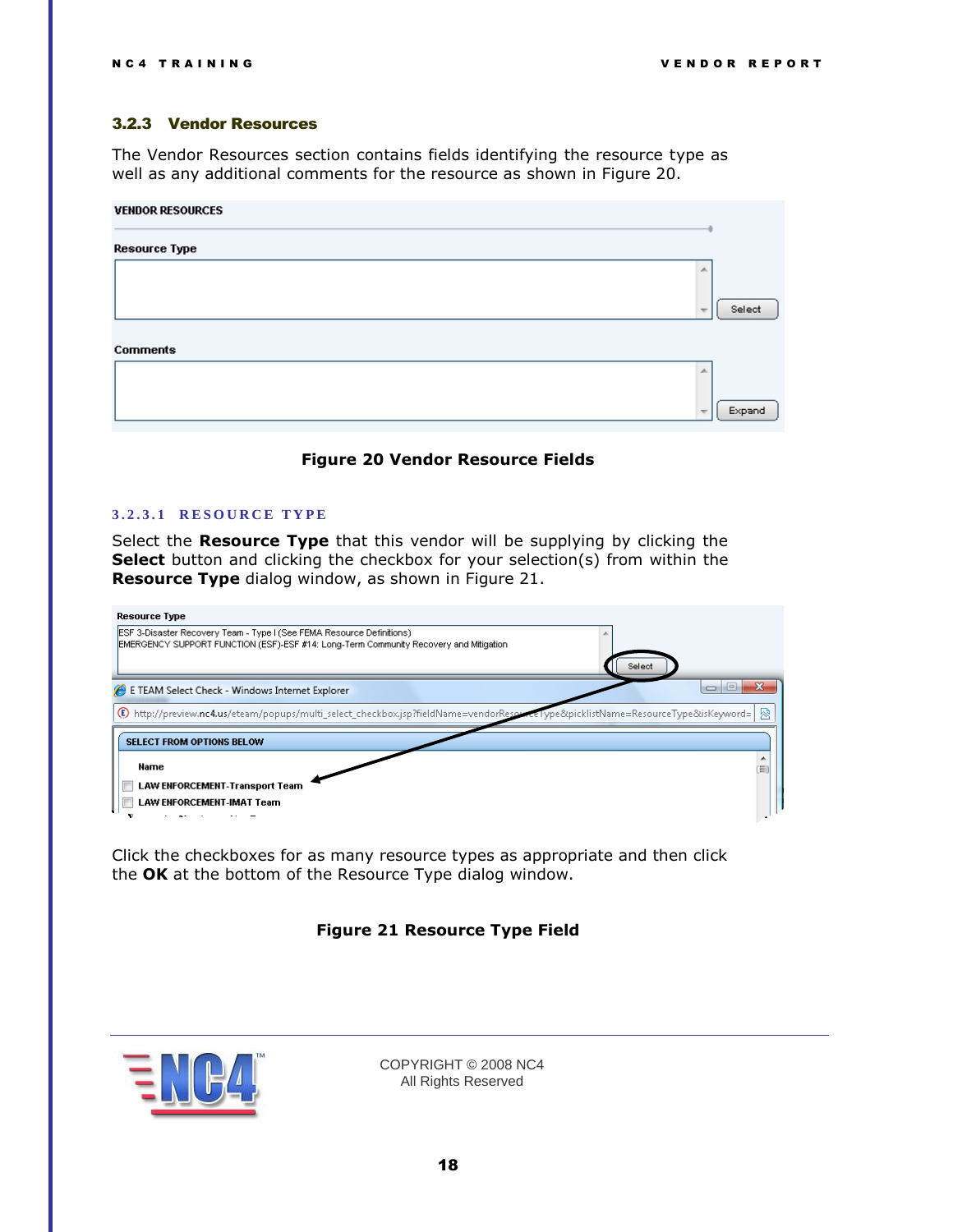#### <span id="page-18-0"></span>**3 . 2 . 3 . 2 C O M M E N T S**

Key in any additional information regarding the resources as shown in [Figure 22.](#page-18-1)

| Comments |        |
|----------|--------|
|          |        |
|          |        |
|          | Expand |
|          |        |

#### **Figure 22 Comments Field**

<span id="page-18-1"></span>If you need more space, you can click the **Expand** button to open the **Expanded Text Window** as shown in [Figure 11.](#page-12-2)

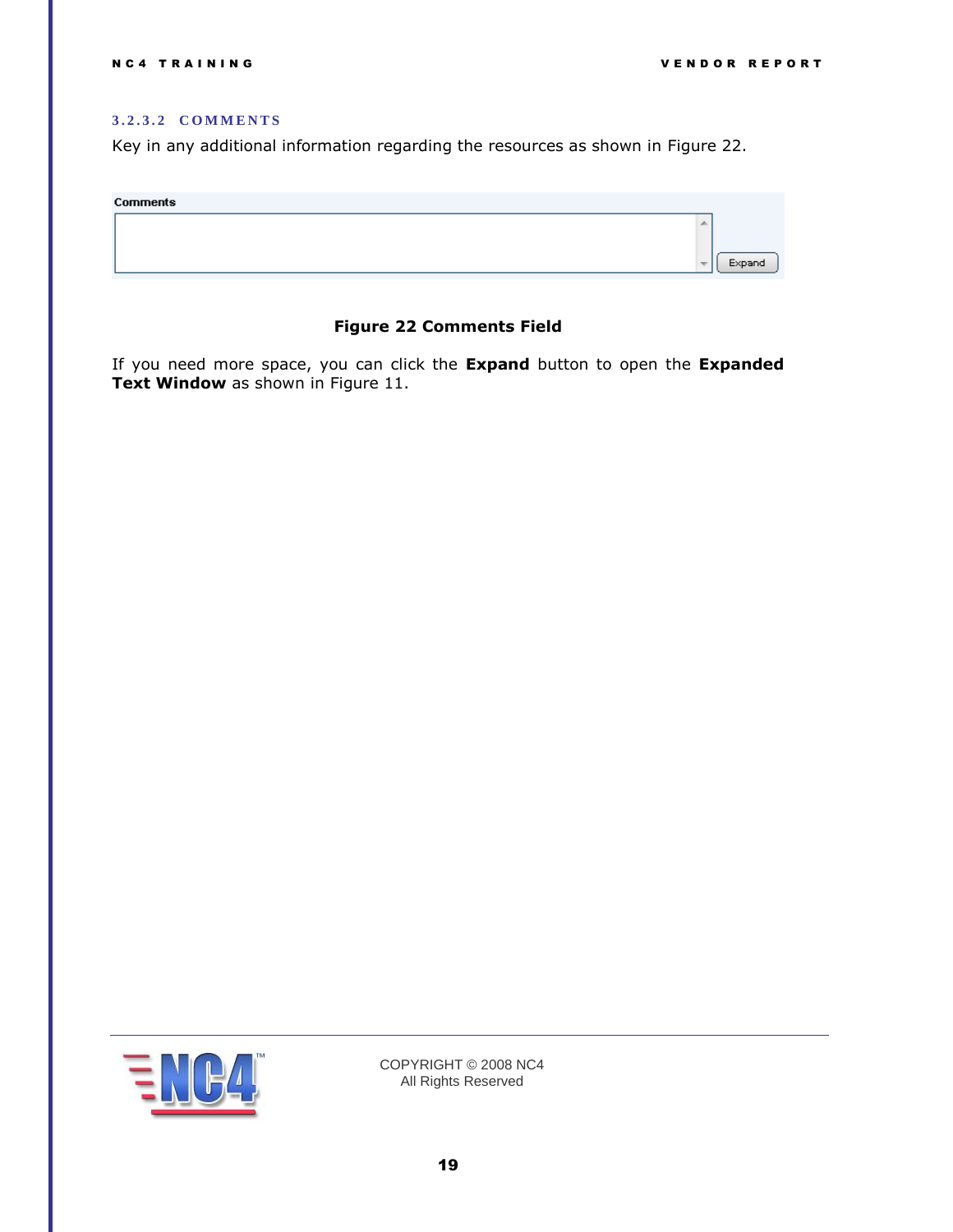#### <span id="page-19-0"></span>3.3 Additional Info

The **Additional Info** tab contains information about the operational readiness of the vendor to support the order fulfillment as shown in [Figure 23.](#page-19-1)

| Vendor                                                                                                      |                         |                                                                 |                                   | ◎<br>Help |  |  |
|-------------------------------------------------------------------------------------------------------------|-------------------------|-----------------------------------------------------------------|-----------------------------------|-----------|--|--|
|                                                                                                             |                         |                                                                 | Submit                            | Cancel    |  |  |
| *Red Label: indicates a required field.                                                                     |                         |                                                                 |                                   |           |  |  |
| <b>Basic Info Additional Info Motification</b>                                                              | <b>Geo-Location</b>     | <b>Attachments &amp; Overlays</b>                               | <b>Distribution &amp; Sharing</b> |           |  |  |
|                                                                                                             |                         |                                                                 |                                   |           |  |  |
| Provide Operational Details for the Following                                                               |                         |                                                                 |                                   |           |  |  |
|                                                                                                             |                         |                                                                 |                                   |           |  |  |
| Gas                                                                                                         | <b>Telphone</b>         |                                                                 |                                   |           |  |  |
| ◎ Yes ◎ No                                                                                                  | ◎ Yes ◎ No              |                                                                 |                                   |           |  |  |
| Water                                                                                                       | Radio                   |                                                                 |                                   |           |  |  |
| ◎ Yes ◎ No                                                                                                  | O Yes O No              |                                                                 |                                   |           |  |  |
| <b>Sewer</b>                                                                                                | <b>Computer Systems</b> |                                                                 |                                   |           |  |  |
| ◎ Yes ◎ No                                                                                                  | ◯ Yes ◯ No              |                                                                 |                                   |           |  |  |
| <b>Electric</b>                                                                                             |                         | <b>Safety Inspection Required?</b>                              |                                   |           |  |  |
| ◎ Yes ◎ No                                                                                                  | O Yes O No              |                                                                 |                                   |           |  |  |
| <b>Heat/Air Conditioning</b>                                                                                | Tagged                  |                                                                 |                                   |           |  |  |
| ◎ Yes ◎ No                                                                                                  |                         | © No © Red © Yellow © Green                                     |                                   |           |  |  |
| <b>Comments</b>                                                                                             |                         |                                                                 |                                   |           |  |  |
|                                                                                                             |                         |                                                                 | ٨                                 |           |  |  |
|                                                                                                             |                         |                                                                 |                                   |           |  |  |
|                                                                                                             |                         |                                                                 |                                   | Expand    |  |  |
|                                                                                                             |                         |                                                                 |                                   |           |  |  |
| Document Created by: content on 10/03/2009 at 10:23 EST LastModified by: content on 10/03/2009 at 10:23 EST |                         |                                                                 |                                   |           |  |  |
|                                                                                                             |                         | Copyright @ 2009 by NC4 Public Sector LLC, All Rights Reserved. |                                   |           |  |  |
|                                                                                                             |                         |                                                                 |                                   |           |  |  |

<span id="page-19-1"></span>**Figure 23 Additional Info Tab**

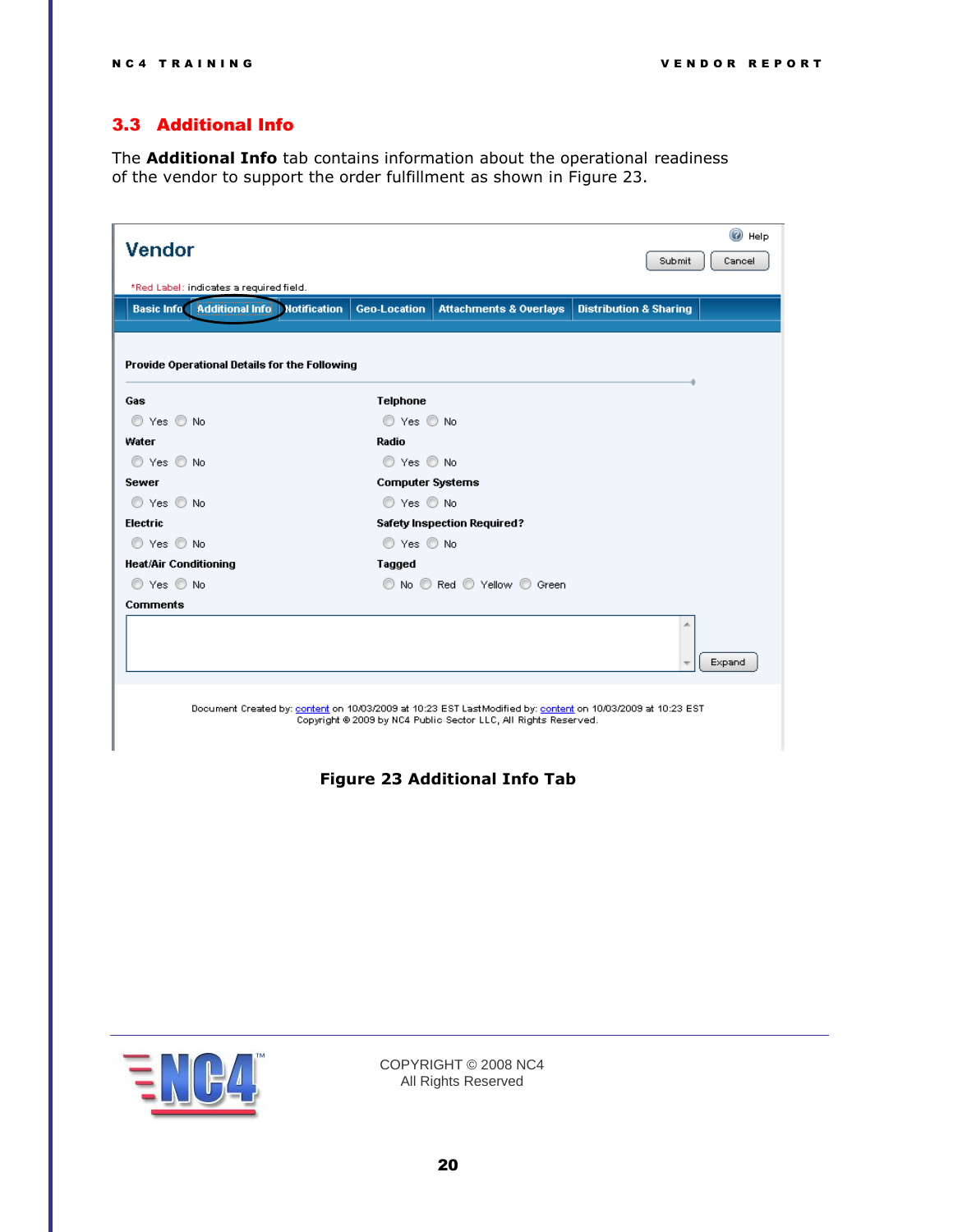#### <span id="page-20-0"></span>3.3.1 Provide Operational Details for the Following:

In the fields for this section, indicate the status of your infrastructure that would inhibit order fulfillment, by clicking on the appropriate radio buttons, as shown in [Figure 24,](#page-20-1) and keying in any additional comments into the **Comment** field as needed.

| <b>Additional Info</b><br><b>Basic Info</b>   | <b>Notification</b> | <b>Geo-Location</b>     | <b>Attachments &amp; Overlays</b>  | <b>Distribution &amp; Sharing</b> |        |
|-----------------------------------------------|---------------------|-------------------------|------------------------------------|-----------------------------------|--------|
| Provide Operational Details for the Following |                     |                         |                                    |                                   |        |
| Gas                                           |                     | <b>Telphone</b>         |                                    |                                   |        |
| O Yes O No                                    |                     | O Yes O No              |                                    |                                   |        |
| Water                                         |                     | Radio                   |                                    |                                   |        |
| ◎ Yes ◎ No                                    |                     | O Yes O No              |                                    |                                   |        |
| <b>Sewer</b>                                  |                     | <b>Computer Systems</b> |                                    |                                   |        |
| $\odot$ Yes $\odot$ No                        |                     | $\odot$ Yes $\odot$ No  |                                    |                                   |        |
| Electric                                      |                     |                         | <b>Safety Inspection Required?</b> |                                   |        |
| $\odot$ Yes $\odot$ No                        |                     | $\odot$ Yes $\odot$ No  |                                    |                                   |        |
| <b>Heat/Air Conditioning</b>                  |                     | Tagged                  |                                    |                                   |        |
| tes ⊙ No                                      |                     |                         | © No © Red © Yellow © Green        |                                   |        |
| <b>Comments</b>                               |                     |                         |                                    |                                   |        |
|                                               |                     |                         |                                    | 杰                                 | Expand |

#### **Figure 24 Operational Details Fields**

<span id="page-20-1"></span>If you need more space, you can click the **Expand** button to open the **Expanded Text Window**.

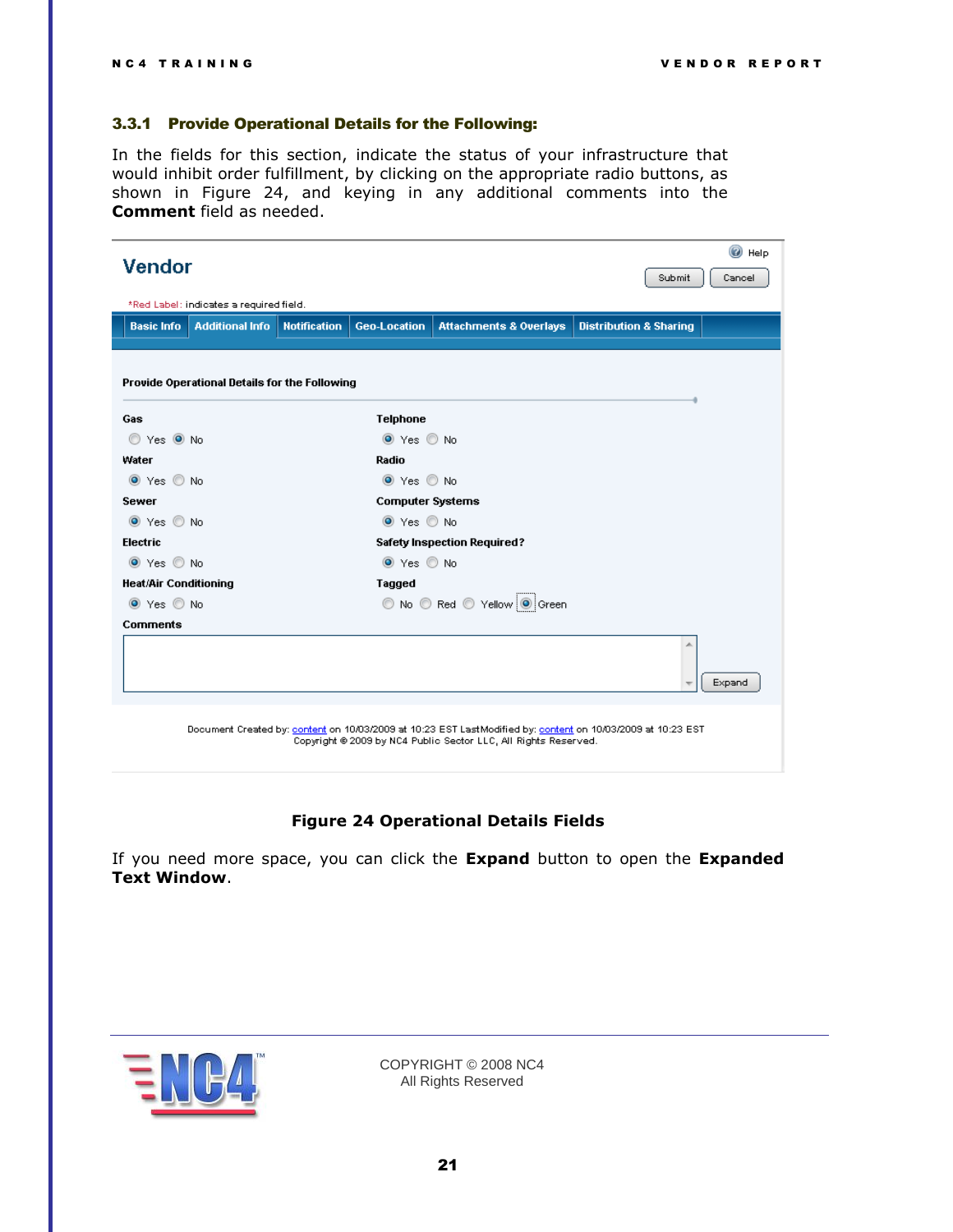### <span id="page-21-0"></span>4 Completing a Vendor Report

The other tabs Notification, Geo Location, Attachments & Overlays and Distribution & Sharing in the Vendor Report are covered in the Module: Common Functions:

When you have completed the Vendor report with the information you have

available, click the  $\Box$  button in the upper right to save it. The report is then available in *View*/Update mode

You will see the  $\begin{bmatrix} \cup_{\text{pdate}} \\ \cup_{\text{delete}} \end{bmatrix}$   $\begin{bmatrix} \text{Print} \\ \text{close} \end{bmatrix}$  buttons in the upper

right corner of the Vendor report screen in *View* mode depending on your system access level and the discretion of the System Administrator. Use the **Update** button to edit or add information to the report, the **Delete** button to delete the report, the **Print** button to print a copy of the report, and the **Close** button to close the report window.

You can click the  $\Box$   $\Box$  button to return to the report summary screen.



COPYRIGHT © 2008 NC4 All Rights Reserved

 Deleted reports are removed from active lists but are maintained in history.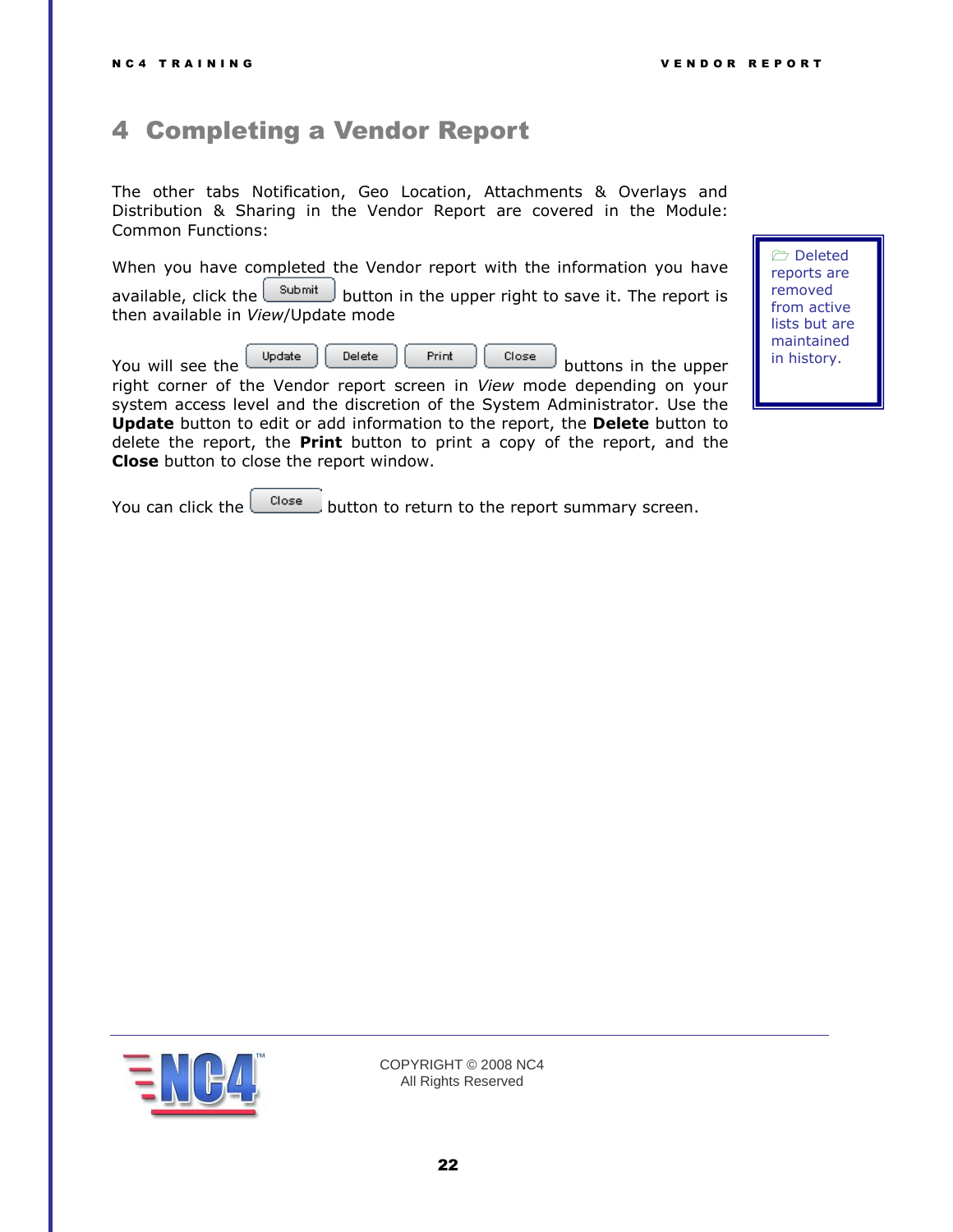### <span id="page-22-0"></span>**Review Exercise 1 - Putting it Together**

This exercise allows class participants to login and create a Vendor Report.

 *In this Vendor form exercise you will login to the system and navigate to create a new Vendor Report.*

Remember, all \* red label fields are required. To complete the Vendor form, please follow the steps below:

- 1. **Login** to the NC4 Application.
- 2. Select **Vendor** from the Report navigation drop down menu.
- 3. Click the **Create** button from the Vendor summary screen.
- 4. On the new Vendor Report form, go to the **Vendor Name** field:
	- a. Key in the Vendor Name.
- 5. Go to the **Status** field located to the right of the Vendor Name field:
	- a. Click an appropriate status from the drop down menu.
- 6. Go to the **Comments** field located under the Vendor Name field:
	- a. Key in an appropriate comment in the field.

Remember that you can click the **Expand** button to add more information in the Comment field.

- 7. Go to the **Contract Relationship in Place** field located in the Vendor Information category:
	- a. Click the **Yes** radio button.
- 8. Go to the **Related Event/ Incident/Activity** field located next to the Contract Relationship in Place field:
	- a. Click the **Select** Name link above the Related Event/ Incident/Activity field to open the Select Relevant Event window.
	- b. Click the Name link of the Event/Incident/Activity to be related to this Vendor Report.